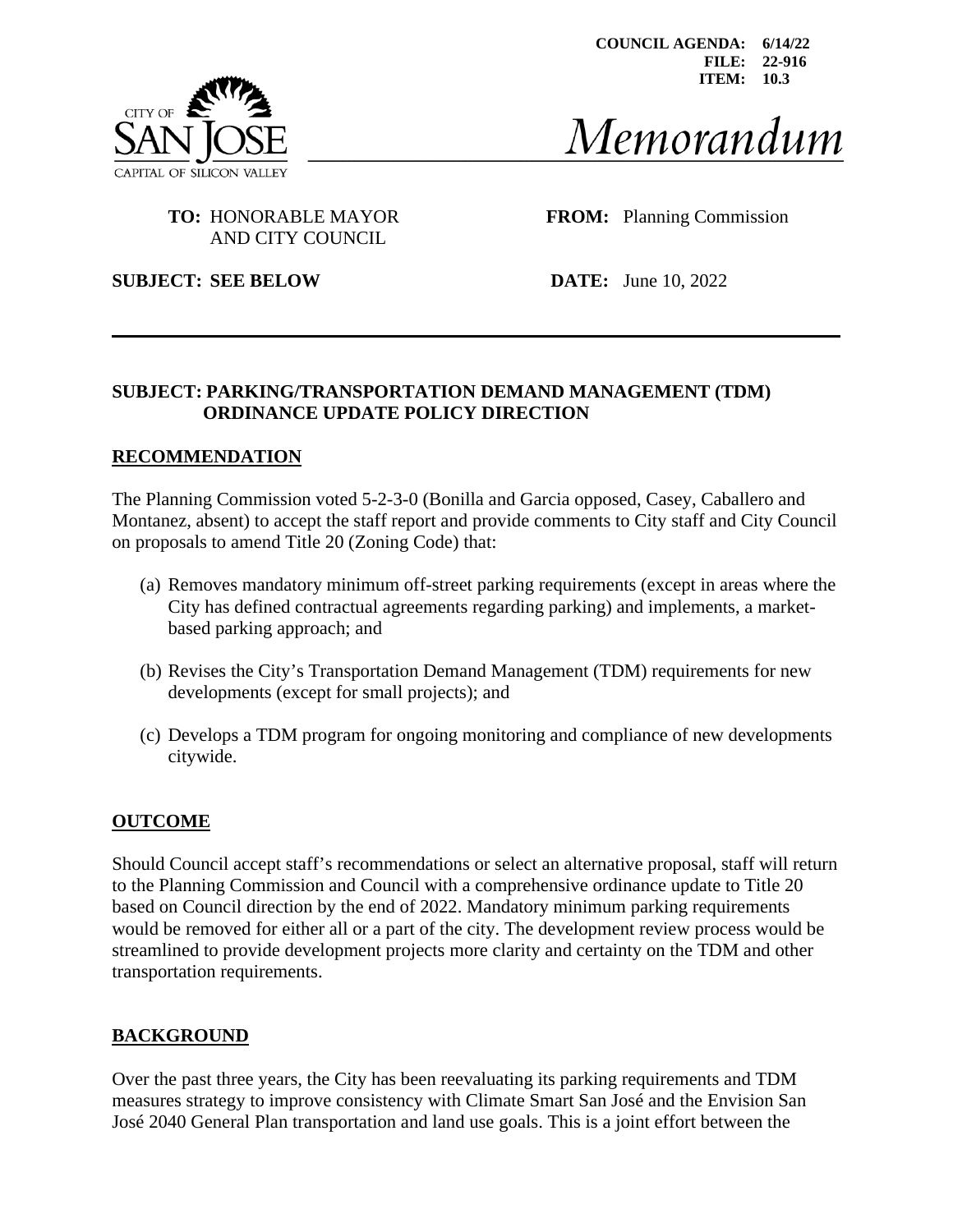Department of Planning, Building and Code Enforcement (PBCE) and the Department of Transportation (DOT) under the umbrella of the American Cities Climate Challenge (ACCC) and the multi-departmental Climate Smart San José team.

Staff has developed a proposal and two alternatives and is seeking direction from Council on how to amend the zoning ordinance as it pertains to parking and TDM. Staff's proposal would remove the City's minimum off-street parking requirements for new developments in all areas of the city (except in areas where the City has defined contractual agreements regarding parking). Two alternatives would remove the minimum parking requirements in specific areas or land use types within the city.

On June 8, 2022, the Planning Commission held a hearing on the proposed amendments to the parking and TDM zoning ordinance provisions. Staff from the Planning Division and Department of Transportation provided an overview of the proposed amendments and was available to respond to questions from the Commission. The Planning Commission's comments and questions are summarized within the "Commission Recommendation/Input" section below.

#### *Public Testimony*

A total of thirteen members of the public spoke on the item. Representatives from the Greenbelt Alliance, Urban Environmentalists, Catalyze SV, Housing Action Coalition, Natural Resources Defense Council, Save the Bay, Silicon Valley @ Home, Spur, as well as two individuals, spoke in favor of the staff recommendation. Representatives from the Winchester/Orchard Neighborhood Association, the Kooser Woods Coalition Neighborhood Association, and one individual expressed concerns with loss of parking and spoke in opposition to the proposal.

#### **ANALYSIS**

A complete analysis of the issues regarding the proposed Zoning Ordinance amendment is contained in the Planning Commission staff report dated June 8, 2022 (attached).

#### **CONCLUSION**

The Planning Commission accepted the staff presentation and provided comments for Council to consider when providing direction to staff on the proposal to removed mandatory minimum offstreet parking requirements throughout the city, revise the City's TDM requirements, and develop a TDM program for ongoing monitoring and compliance.

#### **EVALUATION AND FOLLOW-UP**

Should Council accept the Commission's recommendations or select an alternative proposal, staff will complete the technical work to prepare a zoning ordinance update and return to the Planning Commission and Council in the fall of 2022 with a comprehensive ordinance update to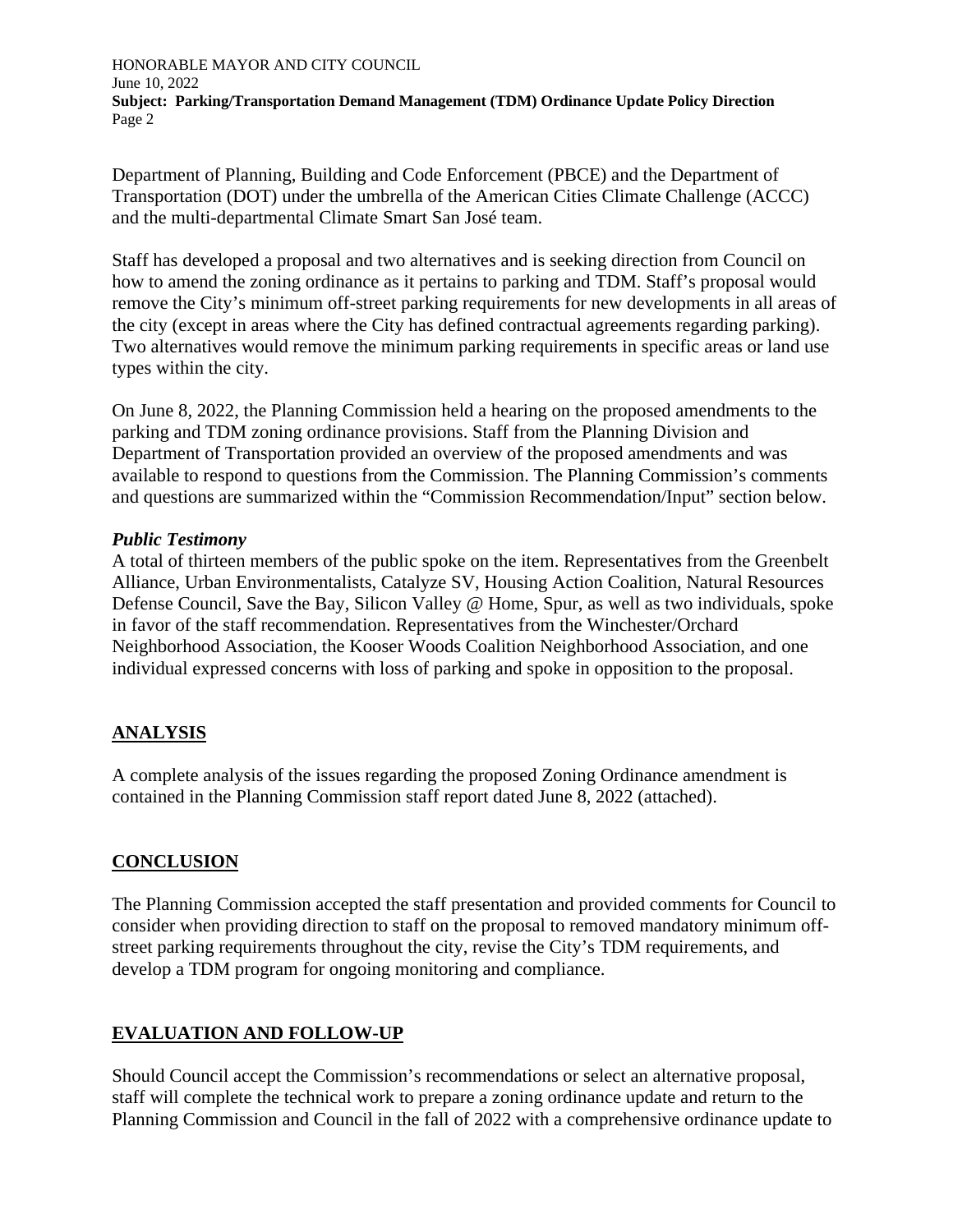Title 20 based on Council direction. Staff will leverage the ongoing cost of development analysis being led by the Office of Economic Development to evaluate the cost of proposed TDM requirements to ensure that they are "right sized" and do not negatively impact project feasibility/economics.

#### **CLIMATE SMART SAN JOSE**

The recommendation in this memorandum aligns with one or more Climate Smart San José energy, water, or mobility goals.

Eliminating mandatory minimum parking requirements would facilitate increasing the density of new development (persons/jobs/acre), reducing Vehicle Miles Traveled (VMT), and increasing mobility choices other than single-occupancy, gas-powered vehicles.

#### **POLICY ALTERNATIVES**

Staff recommends removal of mandatory minimum parking requirements throughout the city, except in areas where the City has defined contractual agreements regarding parking. Staff presented two alternative proposals for discussion: alternative one would exclude single family zones from removal of mandatory parking minimums and alternative two would only remove mandatory parking minimums from Growth Areas identified in the General Plan. A complete analysis of the policy alternatives is contained in the attached Planning Commission Staff Report.

#### **PUBLIC OUTREACH**

This memorandum will be posted on the City Council Agenda website for the June 8, 2022 Council Meeting.

This project has undergone an extensive amount of community engagement over the past two and a half years, beginning with an Urban Land Use Institute Technical Assistance Panel presentation to the Planning Commission at a Special Study Session on January 29, 2020. Since that date, there have been over 30 separate events engaging over 1,300 attendees. These events have ranged from webinars put on by some of the City's partners such as SPUR and Greenbelt Alliance, to engagement with local developers and neighborhood groups, and to multiple workshops hosted by City staff. A complete discussion of the public outreach is contained in the attached Planning Commission Staff Report.

#### **COORDINATION**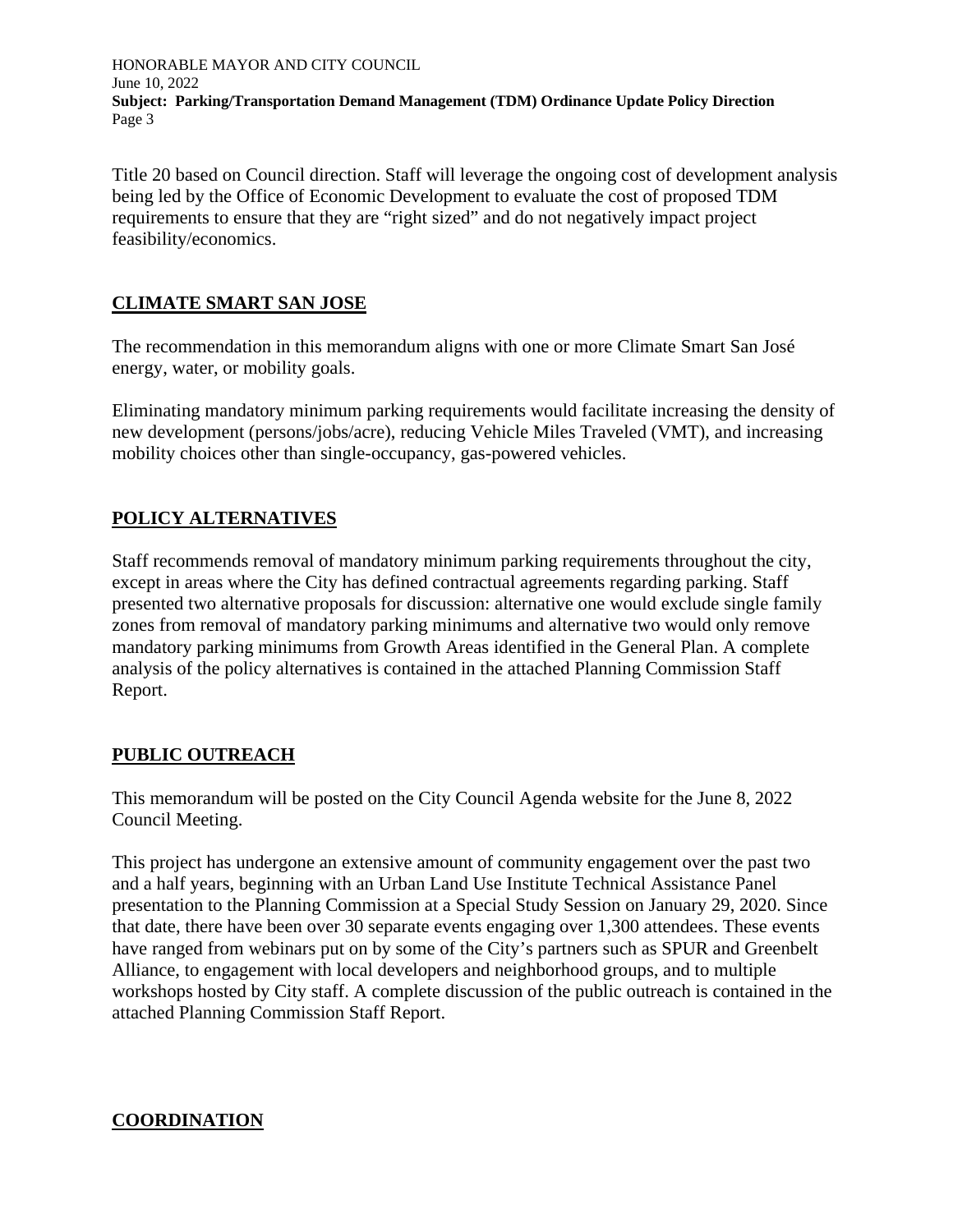Preparation of this memorandum has been coordinated with the Department of Transportation and the City Attorney's Office.

#### **COMMISSION RECOMMENDATION/INPUT**

The Commission heard the staff presentation, asked questions, discussed the item, and provided the following input:

The Commission was generally supportive of the concept of removing mandatory minimum parking minimums and thought that the combined parking and TDM approach generally is the right approach for the City. Some concerns were raised. Commissioners Cantrell and Young explicitly expressed support for the staff recommendation to remove mandatory minimum requirements citywide. Commissioner Oliverio supported alternative one, commenting on the need to preserve and protect existing single-family neighborhoods. Commissioners Torrens and Garcia supported a more incremental approach provided by alternative two. Commissioner Ornelas-Wise expressed support for parking reform but suggested either alternative one or two to slowly progress toward reducing parking.

Several Commissioners mentioned that for a family with children it's challenging to move around without a car, therefore lack of parking could create a unique barrier to parents. Commissioner Torrens stated that alternative two to remove parking minimums in growth areas is a good incremental approach because those areas will have denser development where it is easier to move around without a car. Staff noted that the proposal would not mandate removal of parking but rather allow developers to determine the amount of parking that would meet the demands for their specific project. Therefore, projects where customers include families are anticipated to continue to provide parking to serve this customer base. Commissioner Ornelas-Wise suggested encouraging family parking or carpool spaces in new developments to help address concerns around families. She also said that large projects should be encouraged to utilized shared parking arrangements to make the best use of the excess parking that is already built. She suggested that there should be incentives for sites with excess parking to convert it to another use. Commissioner Cantrell commented that as part of this work we should ensure that accessible parking remains available.

Commissioners commented that there is room for improvement in the local transit system and in bicycle and pedestrian safety. Commissioner Ornelas-Wise stated that there should be a holistic approach to road safety, working at a regional level with the County and VTA. She mentioned that improvements like landscaping and lighting are necessary to increase the attractiveness of walking and biking. She also noted that with the current high gas prices this could be an opportunity to partner with VTA to incentivize transit.

Commissioner Young expressed strong support for the concept and highlighted that we are talking about a cultural change away from car transit as the default, which is hard but necessary. He stated that removing mandatory minimum parking requirements throughout the city would be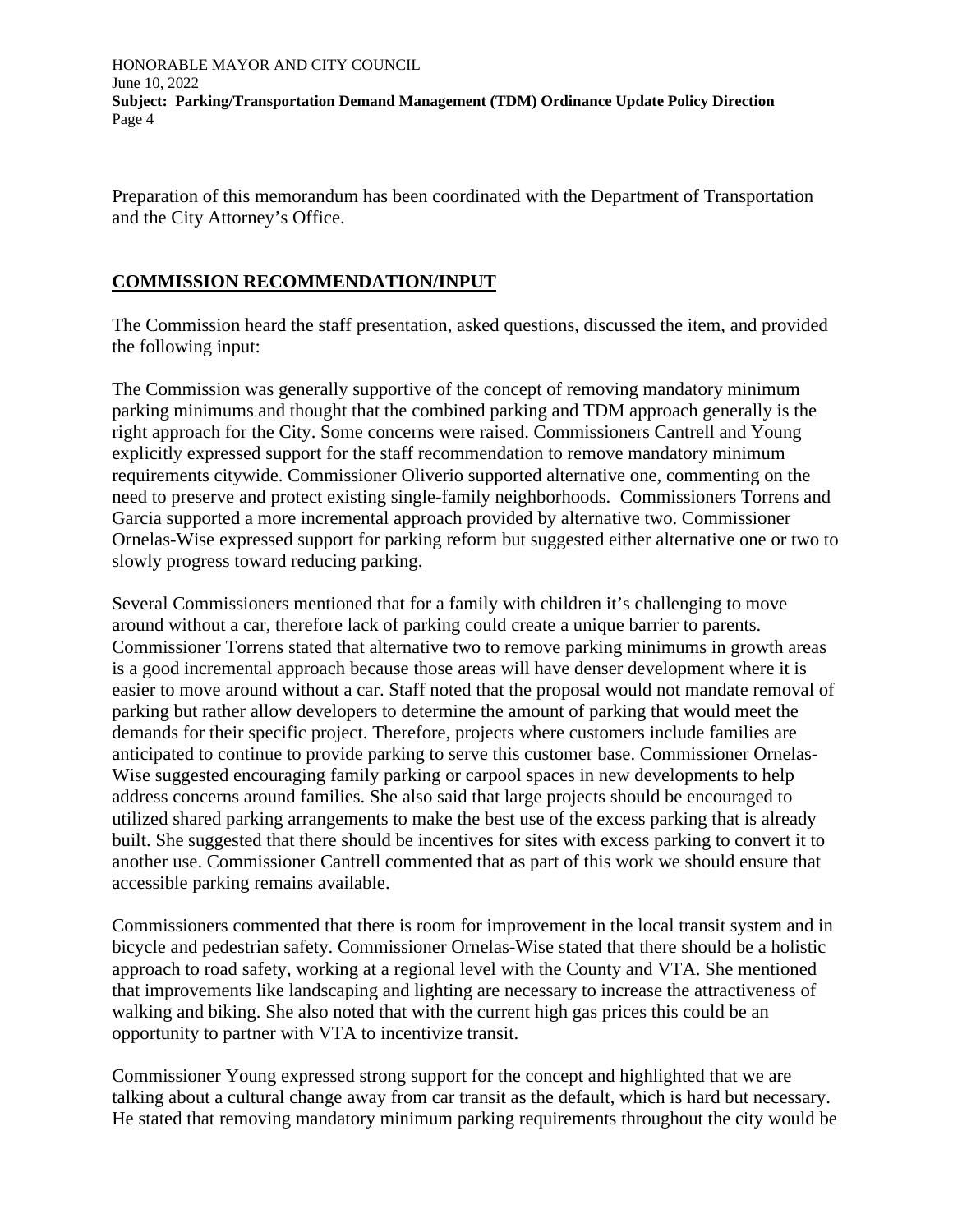the best approach because it provides flexibility for developers to decide how much parking their market demands. He mentioned the Commission received public comments expressing concerns over overflow parking and that parking should not be eliminated until there is an adequate transit system. He stated that the only way to have better transit is to increase ridership, so it becomes feasible for the transit system to increase service. He also noted that there are technologies and methods available to address concerns raised by the public about overflow parking in neighborhoods.

Commissioner Lardinois expressed support for the concept and stated that he echoed his fellow commissioners' comments.

Commissioners Bonilla and Oliverio expressed that more outreach is needed, particularly with community members. Commissioner Bonilla commented that many community members have no option but to drive so this conversation needs to include their point of view. He noted that not everyone has the option to work from home, and that the working-class perspective was missing from the discussion. He specifically called out the East Side and the Spartan Keyes Neighborhood as areas where additional outreach should occur. He noted that the lack of this discussion is why he voted against accepting staff's report. Commissioner Garcia also expressed that San José is car-dependent and we simply do not currently have the infrastructure to not use cars, hence his recommendation of limited parking reform to planned Growth Areas should parking reform be adopted. Commissioner Oliverio noted that this is a bold and major change so we must make sure that the public is aware and understands the implications so that they can comment and be heard. He also noted that, in his opinion, removing minimum parking requirements will lose good will from the community around the General Plan growth strategies and will be impactful to residents and that must be acknowledged.

#### **CEQA**

Not a Project, File No. PP17-009, Staff Reports, Assessments, Annual Reports, and Informational Memos that involve no approvals of any City action.

 $\sqrt{s}$ /s/ Christopher Burton, Secretary Planning Commission

For questions, please contact Michael Brilliot, Deputy Director at (408) 535-7831.

Attachment: Planning Commission Staff Report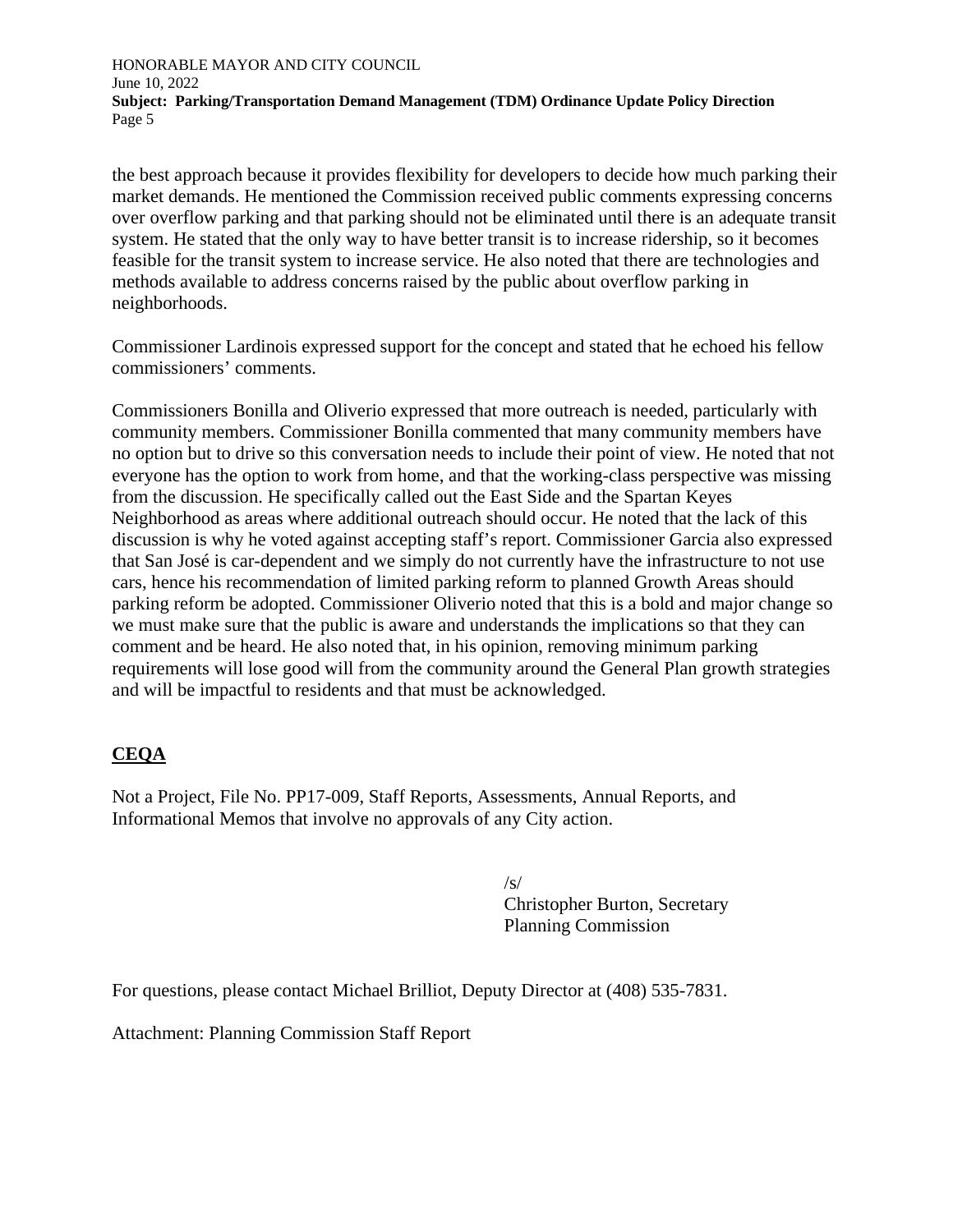**PC AGENDA:** 06-08-22 **ITEM:** 5.b.





#### **TO:** PLANNING COMMISSION **FROM:** Christopher Burton, PBCE

John Ristow, DOT

**SUBJECT: SEE BELOW DATE:** June 8, 2022

#### **SUBJECT: Parking and Transportation Demand Management**

#### **RECOMMENDATION**

Staff recommends that the Planning Commission recommend the City Council direct staff to prepare an ordinance that:

- 1. Removes the City's mandatory minimum off-street parking requirements (except in areas where the City has defined contractual agreements regarding parking), moving instead to a market-based parking approach; and
- 2. Updates the City's Transportation Demand Management (TDM) requirements for new developments (except for small projects); and
- 3. Develops a citywide TDM program for ongoing monitoring and compliance of new developments.

#### **OUTCOME**

Should Council accept staff recommendations or select an alternative proposal, staff will return to the Planning Commission and Council with a comprehensive ordinance update to Title 20 based on Council direction by the end of 2022.

#### **BACKGROUND**

Over the past three years, the City has been reevaluating its parking requirements and TDM measures strategy to improve consistency with Climate Smart San José and the Envision San José 2040 General Plan transportation and land use goals. This is a joint effort between the Department of Planning, Building and Code Enforcement (PBCE) and the Department of Transportation (DOT) under the umbrella of the American Cities Climate Challenge (ACCC) and the multi-departmental Climate Smart San José team.

Staff has developed a proposal and two alternatives and is seeking direction from Council on how to amend the zoning ordinance as it pertains to parking and TDM. Staff's proposal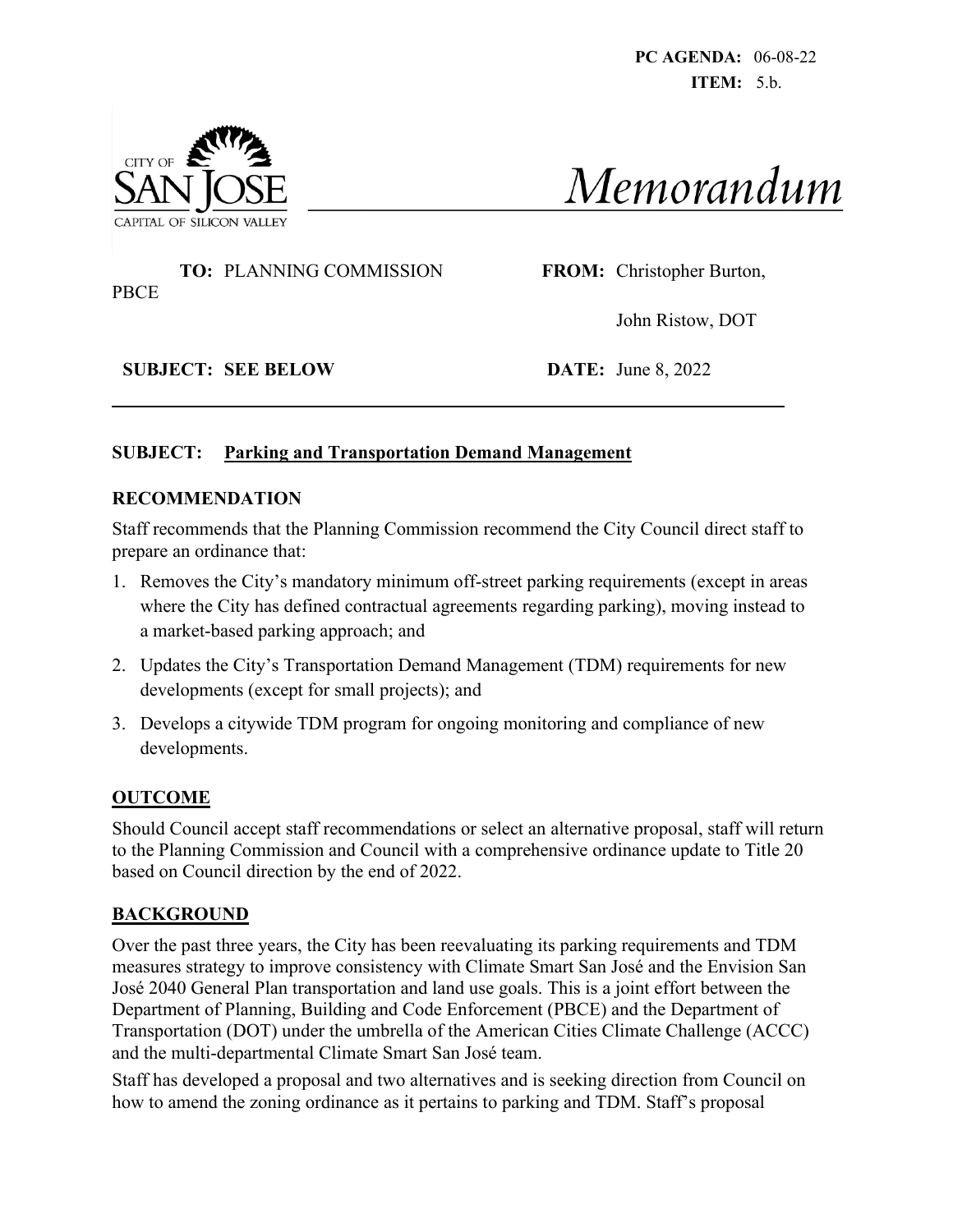PLANNING COMMISSION June 8, 2022 **Subject:** Parking and Transportation Demand Management Page 2 of 30

would remove the City's minimum off-street parking requirements for new developments in all areas of the city (except in areas where the City has defined contractual agreements regarding parking). The two alternatives would remove the minimum parking requirements in specific areas or land use types within the city.

#### **Transportation and Greenhouse Gas (GHG) emissions**

Climate Smart San José, adopted by the City Council in 2018, is a community-wide initiative to reduce greenhouse gas emissions, air pollution, save water, and improve quality of life. Climate Smart is one of the first detailed City plans for reaching the targets of the international Paris Agreement. It sets ambitious goals for energy, water, transportation, and local jobs. Furthermore, at the end of 2018, San José was selected as one of 25 cities to participate in the American Cities Climate Challenge, which was sponsored by Bloomberg Philanthropies to provide resources and support to U.S. Cities as they accelerate climate action. Climate Challenge actions will collectively reduce CO2 emissions by 74 million metric tons from 2020 through 2030, using a holistic approach that focuses on clean buildings and transportation.<sup>1</sup>

Achieving San José's carbon reduction goals are in large part dependent on changing land use patterns that emphasize cars as the primary mode of transportation. The urban form and density of a city is inextricably linked to a city's carbon output per capita because the urban form of a city dictates travel behavior. In San José, single-occupant trips are the most prevalent mode of transportation and, according to the Climate Action & Resilience Plan, **51% of San José's emissions can be attributed to vehicle travel (see Figures 2 & 3).**



Figure 2: Breakdown of San José's GHG Generation by Sector

<sup>1</sup> <https://www.bloomberg.org/environment/supporting-sustainable-cities/american-cities-climate-challenge/> [add date or date range of data – as I think that metric was only as of a certain point in time within the ACCC, not all of it]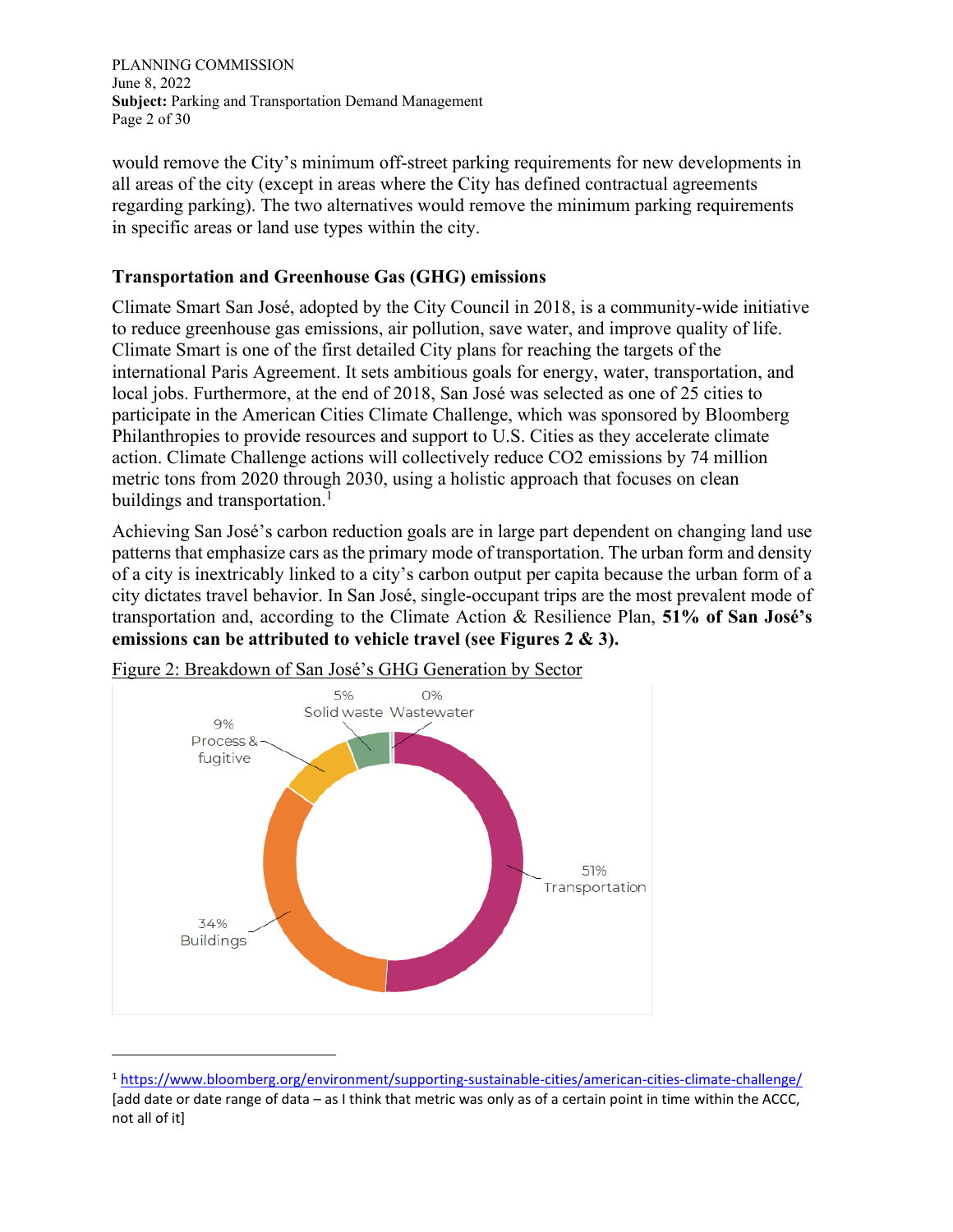PLANNING COMMISSION June 8, 2022 **Subject:** Parking and Transportation Demand Management Page 3 of 30

Source: City of San José 2019 Inventory of Communitywide Greenhouse Gas Emissions (2021)



Figure 3: Breakdown of San José's GHG Generation in the Transportation Sector

Source: City of San José 2019 Inventory of Communitywide Greenhouse Gas Emissions (2021)

#### **History of Parking and Transportation Policies**

Between the 1940s and 1970s, cities around the country began introducing minimum parking requirements to their zoning codes. In that era, zoning was used to ensure an ample supply of (generally free) off-street parking at any destination. This was in order to manage the potential spillover of parking along surrounding public streets. In 1949, San José followed that paradigm and adopted the City's first parking requirement, one space per residential unit. Through the 1950s and early 1960s these parking requirements were expanded to include more uses until November of 1965, when minimum parking requirements were developed and adopted for nearly every land use that could occur in San José.

Because an oversupply of free off-street parking was seen as preferable to an undersupply, minimum parking requirements were designed to accommodate potentially infrequent peak demands for off-street parking. Minimum parking requirements are blunt instruments that seldomly reflect the actual parking demands for a development and will often, by design, result in an oversupply of parking for a new development.

#### **Problems with mandatory minimum parking requirements**

As cities grapple with addressing climate change, increasing development costs, and lost potential tax revenues from under-utilized land, it has become clear that preventing an oversupply of parking is a key strategy. Cities are increasingly creating more flexible parking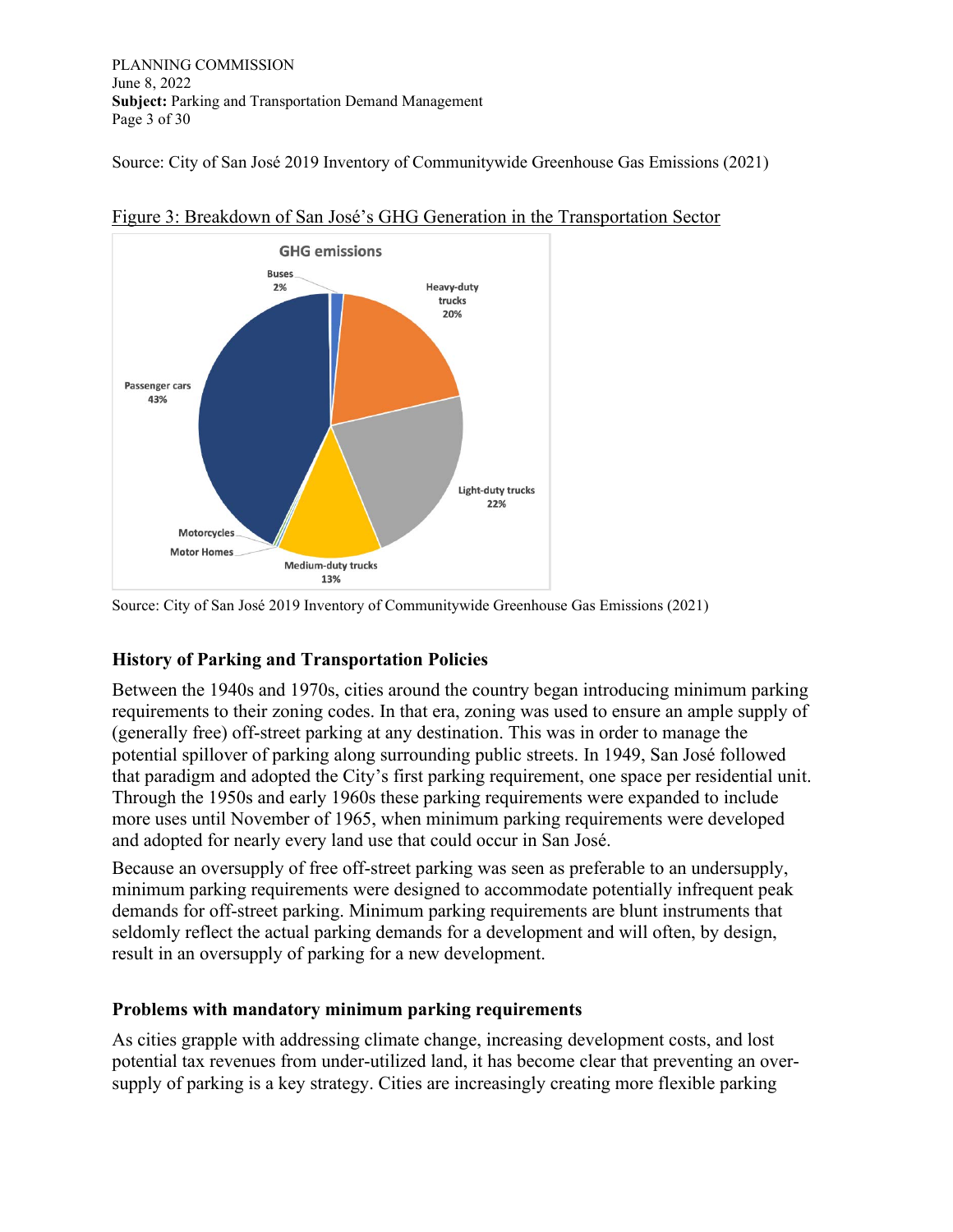PLANNING COMMISSION June 8, 2022 **Subject:** Parking and Transportation Demand Management Page 4 of 30

requirements and, in some cases, instituting parking maximums to achieve numerous policy objectives.

Historically, the minimum off-street parking requirement for any given development is calculated based on one factor, such as the square footage of a commercial use or the number of residential units in a development. In reality, numerous factors affect the true parking demand for a given development. These factors include the surrounding density and mix of land uses, the price of parking, access to public transportation, the frequency and mode of public transportation, commercial trade areas, nearby infrastructure, income levels, vehicle ownership rates, flexible work schedules, telecommuting, sales volume, and many more.

Because of the complexity that it would add, zoning codes often do not have mechanisms to adjust minimum parking requirements to reflect the context of a particular development or external factors that may lower parking demand such as the factors described above. Furthermore, because an oversupply of free off-street parking was historically preferable to an undersupply, ensuring that parking requirements were flexible enough to respond to the context of a particular development has not been a significant policy imperative.

**When minimum parking requirements are applied , they tend to reduce density and increase the distance between land uses. This in turn makes walking, biking, and public transportation less viable modes of transportation, and ultimately increases the amount of driving and the demand for parking.** In other words, the presence of off-street parking facilities – and associated density reductions and negative impacts to non-auto travel – actually further contributes to off-street parking demand. Furthermore, this reduction in density and resulting increased parking demand can be compounded if minimum parking requirements lead to an oversupply of off-street parking.

Minimum parking requirements also have a clear cost. Parking itself is expensive to build, with costs in the Bay Area ranging from approximately \$30,000 for a surface parking space to over \$75,000 for an underground parking space.<sup>2</sup> The construction of unneeded parking spaces solely to satisfy meeting the required minimums of a zoning code adds a substantial cost to a development and, in some cases, can make the project infeasible.

#### **New world of parking and transportation policies**

This change in how cities look at parking requirements has been going on for over a decade and is part of an overall shift of how planners are evaluating impacts from cars and to what extent cities should continue to be designed around the automobile.

<sup>&</sup>lt;sup>2</sup> [Sheltering in Place Reveals How Much Parking Dominates Our Cities](https://www.spur.org/news/2020-04-27/sheltering-place-reveals-how-much-parking-dominates-our-cities-and-lives) — and Lives | SPUR (2020)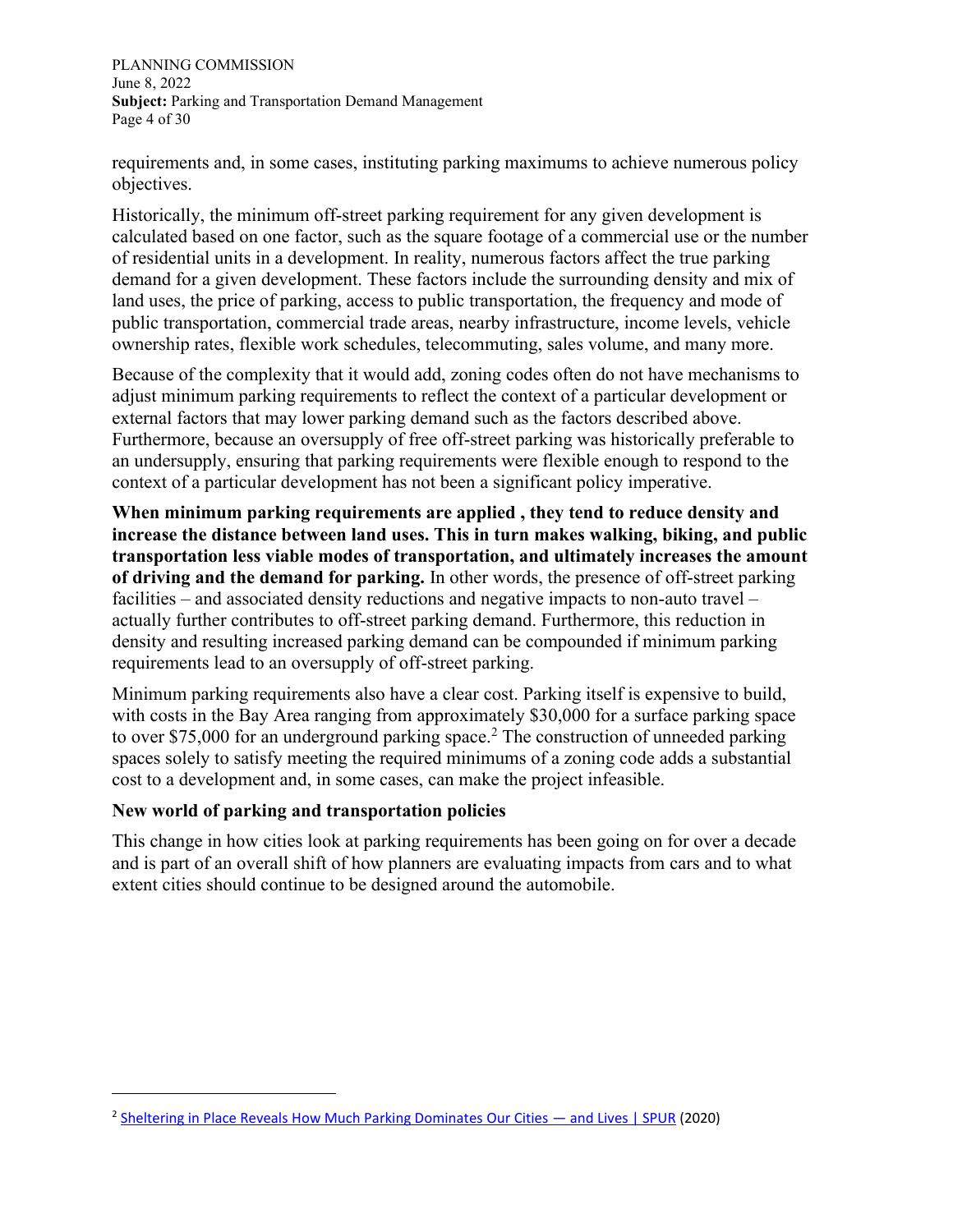PLANNING COMMISSION June 8, 2022 **Subject:** Parking and Transportation Demand Management Page 5 of 30



#### Figure 4: Map of Cities and Jurisdictions that have removed Parking Minimums

[parkingreform.org](https://sanjoseca-my.sharepoint.com/personal/martina_davis_sanjoseca_gov/Documents/parkingreform.org)

One major part of this shift in transportation policy is exemplified by California's change from measuring transportation impacts through Level of Service, which measured vehicular delay at intersections, to Vehicle Miles Traveled (VMT), which measures the average amount and distance people drive by personal vehicle in a day.

Level of Service measured transportation impacts through how much a development would delay car travel. Projects were required to mitigate their impact by building more infrastructure for cars, making car travel more attractive. This created a cycle that continually encourages solo vehicle travel. The new VMT metric turns this misguided approach on its head. It instead measures impacts based on an increase in the number of miles driven by car per capita created by a development. Projects must mitigate those impacts in a holistic manner that accounts for alternate means of transportation. As a jurisdiction that is deeply committed to doing our part to combat climate change, San José was the fourth city in California to adopt VMT as its transportation metric.

In order to reduce the amount of Single Occupancy Vehicle (SOV) trips, thereby reducing VMT, other forms of transportation need to be made more accessible and more attractive. This is where Transportation Demand Management (TDM) comes in. TDM requires that developers incorporate programs and public improvements into their development projects that will make non-SOV options more viable for tenants of the project.

TDM programs combined with reducing or removing mandatory minimum parking requirements are integral. One of the simplest forms of TDM and one of the most effective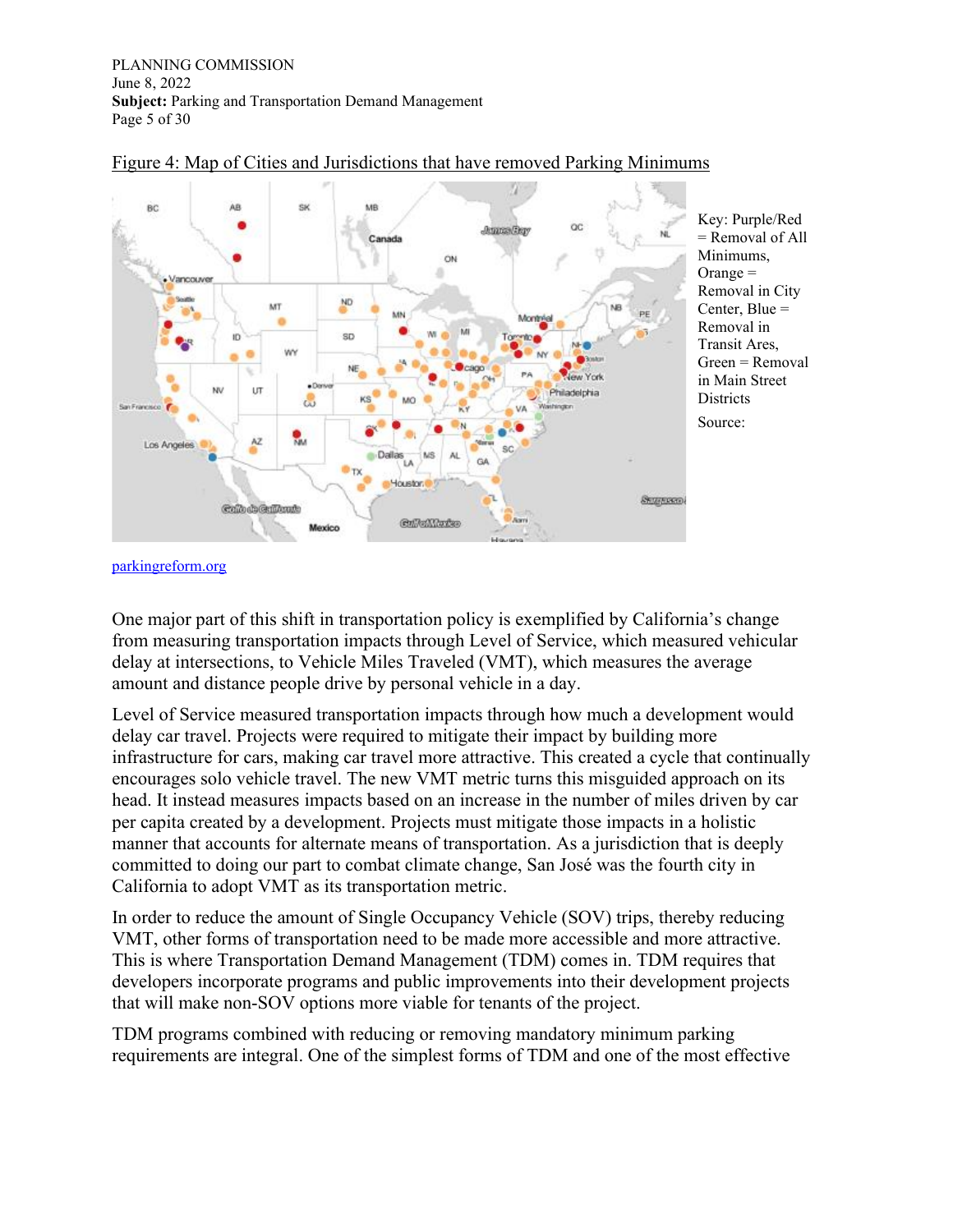PLANNING COMMISSION June 8, 2022 **Subject:** Parking and Transportation Demand Management Page 6 of 30

ways of reducing SOV trips is a decreased supply of parking. Studies have shown that providing increased amounts of parking results in an increase in the amount of SOV trips*<sup>3</sup>* .

This concept is gaining traction throughout the country, as other cities in the US have already adopted very similar TDM requirements along with the removal of parking minimums, such as San Francisco and Buffalo, New York. Regionally, Mountain View, Sunnyvale, Fremont and Pleasanton all have mandated TDM requirements.

#### **San José's current parking and TDM framework**

While the parking requirements in San José have been adjusted over the years, the overall framework has never been comprehensively studied and revised since adoption in the 1960's. The current framework of requiring parking to accommodate peak demand for all uses in most parts of the city with little regard to other factors that could affect parking demand remains, resulting in inefficient supplies of parking in San José.

Over 70 years of auto-centric urban planning and minimum parking requirements have profoundly affected San José's urban form by reducing density and promoting sprawl. Based on the 2022 Bay Area Parking Census<sup>4</sup> extrapolating data for San José, there are an estimated 1,930,924 parking spaces in San José, approximately 920,815 of which are off-street parking spaces. This equates to nearly two spaces per every person in the city and almost six parking spaces per household (see Table 1 below).

|                            | <b>Total</b>         | <b>Parking spaces per</b> |
|----------------------------|----------------------|---------------------------|
| Population                 | 1,013,240            | 1.91                      |
| Households                 | 324,340 <sup>5</sup> | 5.95                      |
| <b>Registered Vehicles</b> | 720,000              | 2.68                      |

Table 1: Number of Parking Spaces\*

\* The total land area of San José is roughly 102,400 acres.

<sup>&</sup>lt;sup>3</sup> [The strongest evidence yet that parking spaces cause more driving | by Eric Jaffe | Sidewalk Talk | Medium](https://medium.com/sidewalk-talk/the-strongest-evidence-yet-that-parking-spaces-cause-more-driving-fb530aec9165) [Crediting Low-Traffic Developments: Adjusting Site-Level Vehicle Trip Generation Using URBEMIS](https://montgomeryplanning.org/transportation/documents/TripGenerationAnalysisUsingURBEMIS.pdf)

<sup>4</sup> [The Bay Area Parking Census | SPUR](https://www.spur.org/publications/spur-report/2022-02-28/bay-area-parking-census)

<sup>5</sup> 2020 US Census Data (Population, Households)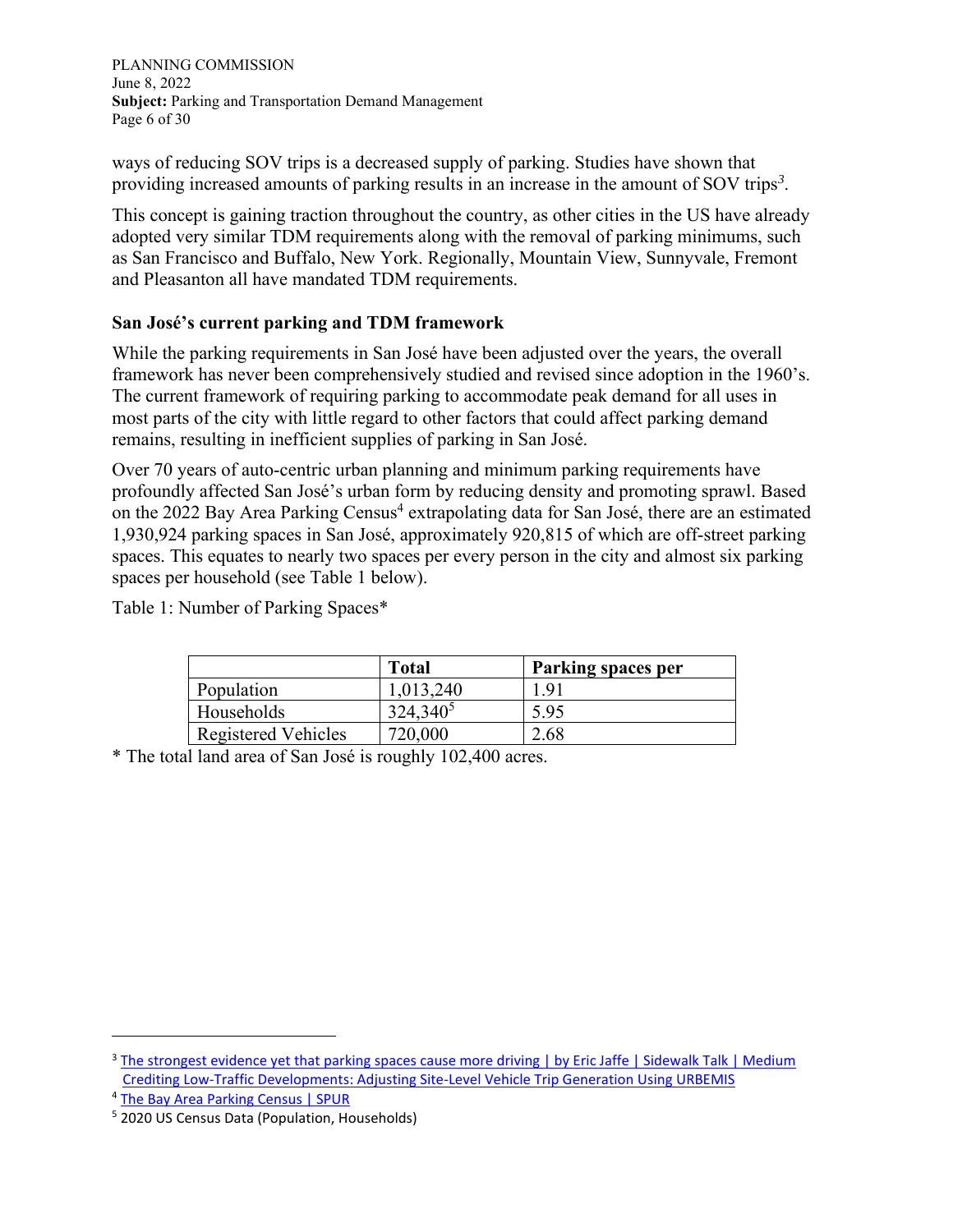PLANNING COMMISSION June 8, 2022 **Subject:** Parking and Transportation Demand Management Page 7 of 30

#### Figure 5: Visual of Parking Spaces



A parking space and associated circulation area in San José requires an average of 330 square feet. If you were to fully lay out the estimated 920,815 off- street parking spaces on a single level these spaces would cover over half the city. In reality, this much land is not dedicated to parking because many parking spaces are contained within existing buildings (such as garages in single-family residences), are stacked on multiple levels or have other alternate configurations; however, there is still a significant portion of the city dedicated to parking and vehicles.

Figure 6: Comparison of Area devoted to specific uses versus area devoted to parking based on existing parking minimums



Minimum parking requirements often lower overall density and dictate the maximum allowable density of a new development regardless of the density allowed by the General Plan; in many cases the General Plan allows much greater densities than the parking requirements in the zoning code effectively allow. This is especially true for commercial uses. For example, a bar or restaurant in San José, with a minimum parking requirement of 1 space per 40 square feet of

dining area, would result in a situation where over eight times the amount of area would be dedicated to parking versus the primary use of the food establishment. The more standard commercial minimum parking requirement in San José's zoning code of 1 space per 200 net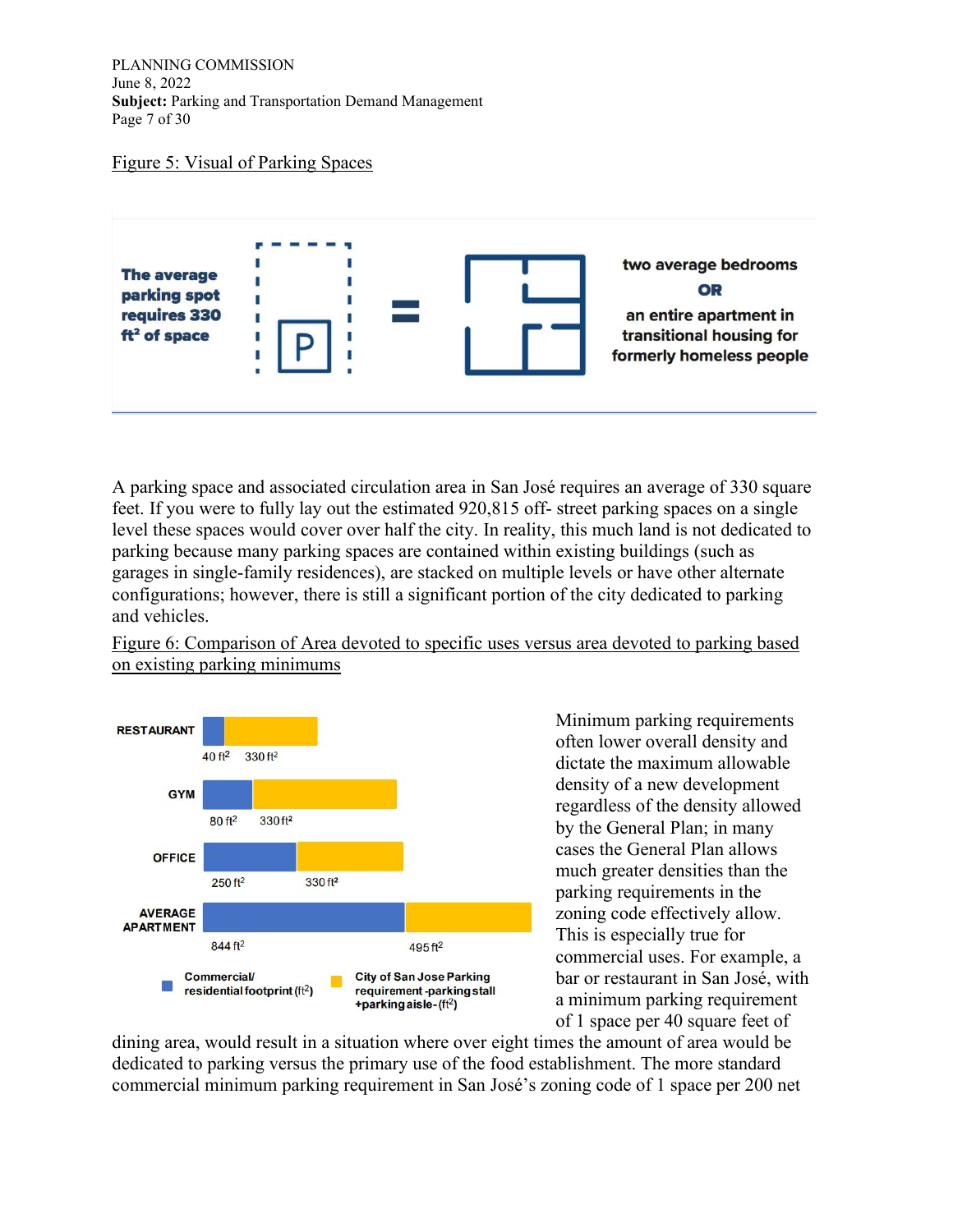PLANNING COMMISSION June 8, 2022 **Subject:** Parking and Transportation Demand Management Page 8 of 30

square feet would result in a development where approximately 1.65 times more of the development's area would be used for parking versus the retail building.

In the current Zoning Ordinance, TDM is used as a method to allow developments to reduce their parking requirements below the existing minimums. In order for a project to be approved with up to a 50% reduction below the minimum, it must provide two or more TDM measures. Because there is a somewhat limited number of TDM measures (a total of 14 listed in Title 20) that the project can choose and no clarity on what level of TDM implementation is needed for approval, the process often requires a lengthy negotiation process, prolonging the development approval timeline. Developers face uncertainty on how much TDM they will need to provide for their project to be approved with the amount of parking that they anticipate the project will require, and the process of identifying and selecting TDM measures is not transparent to the public.

In addition, TDM is sometimes required as part of the CEQA process as mitigation for projects that have higher VMT impacts. These CEQA-related TDM measures are separate from the ones required by the Zoning Ordinance and are comprised of a substantially different "menu" of choices. This results in a disjointed approach to transportation issues for projects. For the City and developers, this can make it difficult and confusing to monitor and implement the TDM measures. The effect of incentivizing driving above any other means of transportation for decades can be seen in the gridlock on many roads and freeways for four to five hours a day in pre-pandemic conditions. Though traffic congestion was reduced significantly in the early days of the pandemic, road traffic conditions are returning to their pre-pandemic state. This congestion has numerous negative effects including increased GHG generation and air pollution from vehicle tailpipes. It also affects the quality of life for commuters, who lose time they could be spending on more enriching activities such as more time with family and friends. Auto-centric planning ignores the many residents who would choose not to drive but are forced to because there aren't other options.

While some amount of GHG reduction may be seen by continued adoption of Electric Vehicles, this is only one piece of the complete puzzle, and Electric Vehicles still contribute to traffic congestion and its associated quality of life issues, as well as traffic safety problems. The more other transportation options exist, the fewer people will drive and thus generate less GHG (as well as less need for parking), and the safer our roadways will be.

The City has made strong commitments to combat climate change, including committing to the Paris Accords carbon reduction targets and the aspirational goal of being Carbon Neutral by 2030. This cannot happen if the status quo continues in the City's transportation sector.

#### **ANALYSIS**

Staff proposes to return to Council with an update to the Zoning Ordinance that would remove mandatory minimum parking requirements throughout the City. This will allow a developer, business, or homeowner to determine the parking needs of their site based on their specific conditions, rather than based on an arbitrary minimum number of spaces determined by the City. In addition, staff proposes to require TDM in the Zoning Ordinance for a broader category of projects and to consolidate those requirements with CEQA-based TDM measures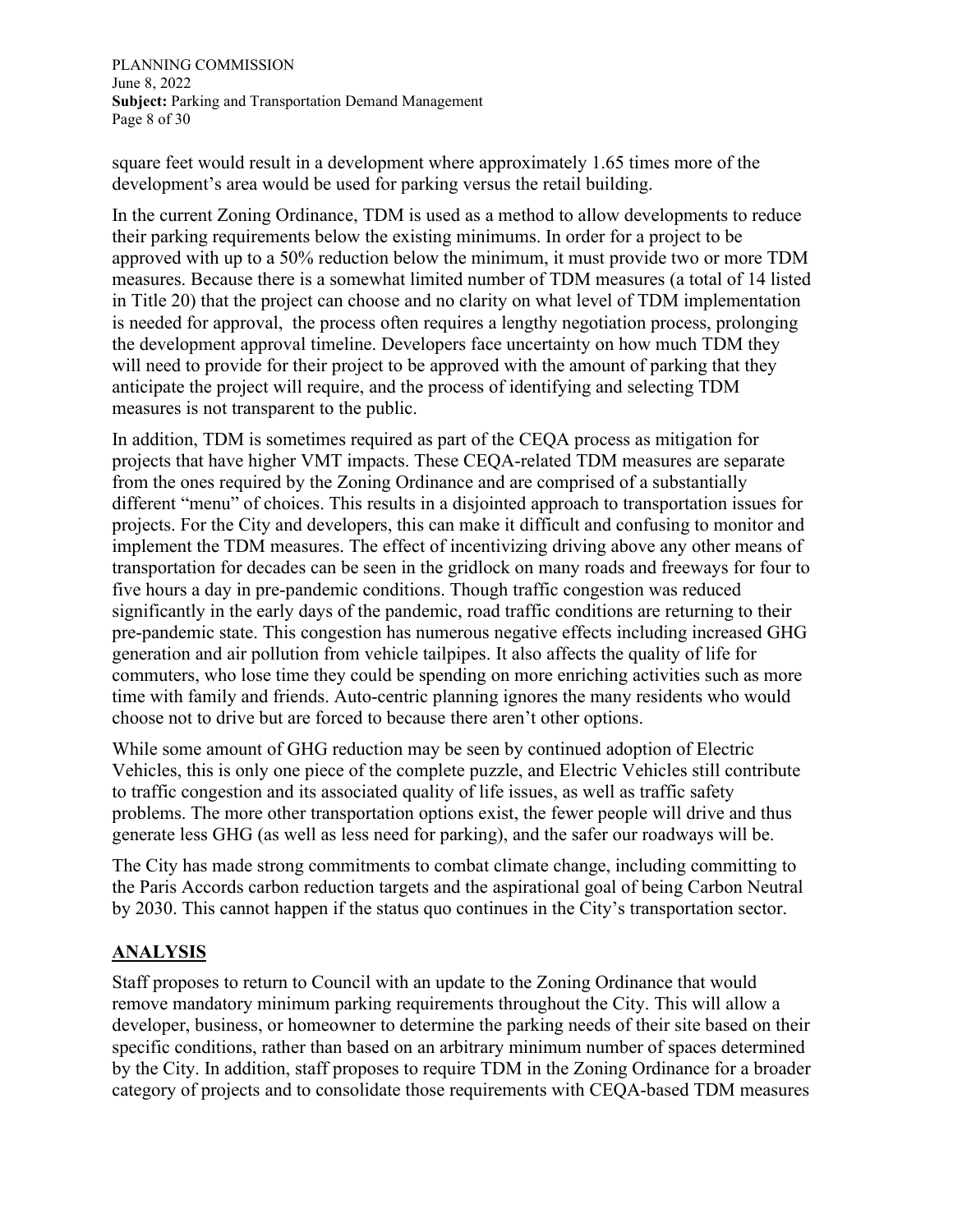PLANNING COMMISSION June 8, 2022 **Subject:** Parking and Transportation Demand Management Page 9 of 30

per City Council Policy 5-1. This consolidation will simplify the development review process.

Alternatively, Council could direct staff to exclude single-family residences from the removal of mandatory parking minimums or could direct staff to only remove mandatory minimum parking requirements within Planned Growth Areas identified in the General Plan.

#### **Parking**

Under the staff's proposal, mandatory minimum parking requirements would be eliminated throughout the city. While parking won't be mandated through arbitrary zoning standards, it is unlikely that many new major construction projects would be built without parking. Developers report that in nearly every case the market will demand that parking is built in San José. Furthermore, project financiers expect projects to have market-based parking ratios. Lastly, the absence of minimum parking requirements does not prohibit developing parking after a structure is built. The developer will still have the flexibility to determine the appropriate number of parking spaces based on the project and market conditions. In addition to helping achieve the City's carbon neutrality goals, this will provide benefits that are discussed in the following sections.

#### *Housing Affordability*

Eliminating minimum parking requirements for residential uses reduces housing costs by removing the expense of excess parking construction. Minimum parking requirements increase the cost of goods and services, including housing through the construction cost of required excess parking. In rental housing, for example, the cost of parking is often passed on to renters in the form of higher rents to service the debt from building required parking. If the cost of parking is not separated or "unbundled" from the cost of housing, renters or owners of units will have to pay for parking as a part of their housing costs, even if they do not use or need that parking.

This subsidizing of parking can especially hurt lower-income residents. In San José, the lower a person's income is, the higher the likelihood they will pay for parking they do not use as a part of their housing costs. When parking is included or "bundled" with the cost of housing, all residents must pay for the cost of minimum parking requirements regardless of whether they have a car and/or use this parking. For lower-income residents, the higher cost of housing due to this parking is akin to a regressive tax they must pay to service the debt for parking they do not use. Additionally, if minimum parking requirements lead to an oversupply of parking, the increased housing costs are more acutely felt by lower-income residents, because the cost of parking that is bundled with their housing costs is a larger proportion of their total income.

#### *Economic Development and Business Diversity*

Removing minimum parking requirements allows for greater flexibility for businesses. Businesses can "right-size" their parking, facilitating a broader variety of uses to move into existing buildings that current City's parking requirements do not allow. It is not possible for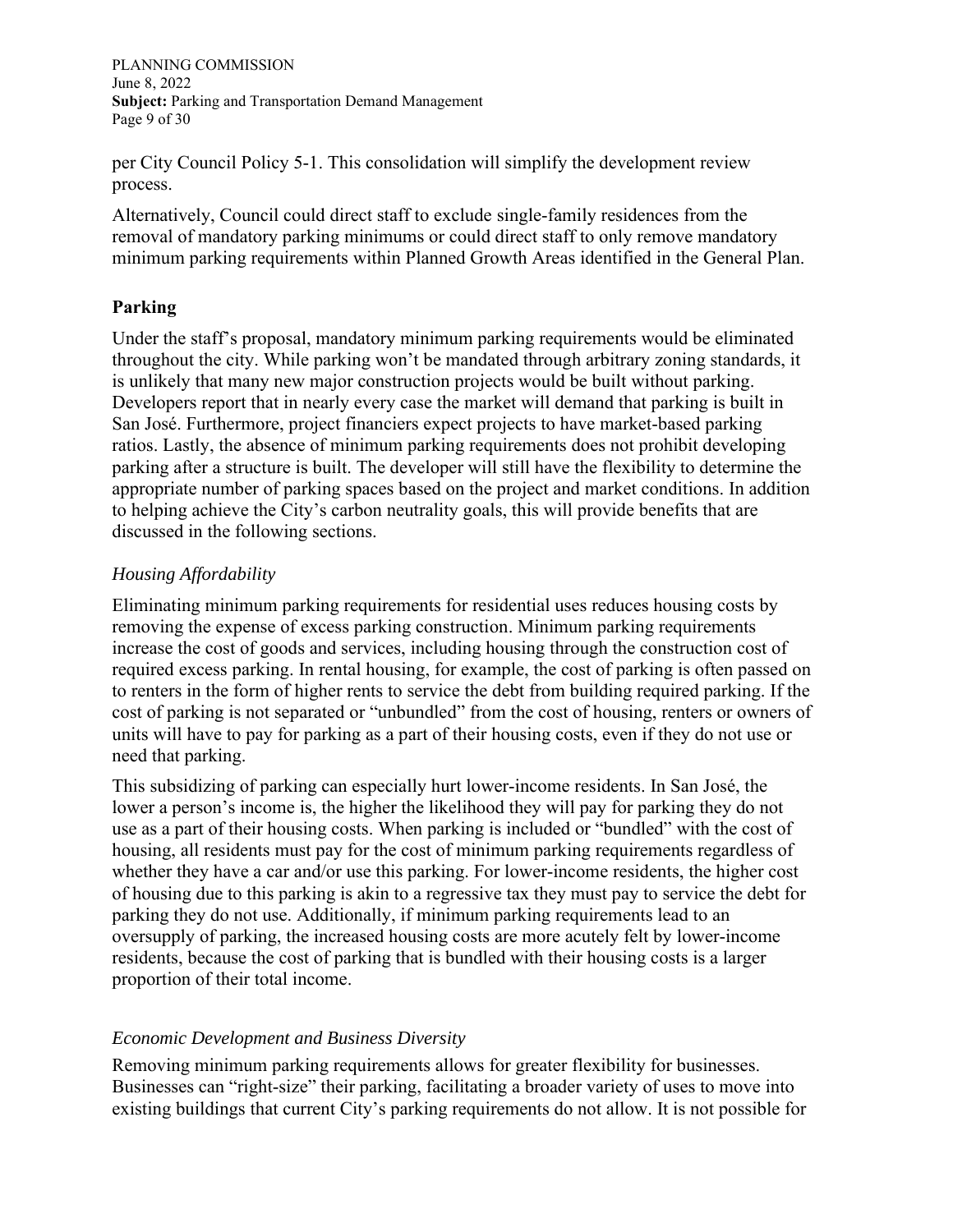PLANNING COMMISSION June 8, 2022 **Subject:** Parking and Transportation Demand Management Page 10 of 30

a zoning ordinance to be able to address parking needs for all potential new development or reuse of existing buildings due to the level of complexity required. This is especially true for a large city like San José that has an incredible diversity of businesses and industries that all have their own unique characteristics and needs. It is in the interest of a business to ensure that their customers and employees can access their location, so if that means they need to provide parking they will provide it.

The City getting out of the way will allow for more creative ways to provide parking. Businesses can use shared arrangements such as leasing parking from a neighbor that has different peak parking demands, increased use of valet parking that allows for more efficient use of space in parking areas or using a tandem configuration in a single-family garage. Current code only allows these arrangements through Special Use Permits, which requires a lengthy entitlement process.

The majority of commercial uses in San José, in the current zoning code, have a minimum parking requirement of 1 space per 200 square feet of net building area<sup>6</sup>. Numerous factors may lower parking demands for commercial uses, and these are not accounted for by simply requiring parking based on the square footage. Because of the short duration of trips, the proximity of their customer base, and the high turn-over rate of customers, small retail establishments and corner store type retail uses can typically accommodate their parking demand with on-street parking adjacent to their property. By not taking these factors into account, minimum parking requirements increase commercial development costs and inhibit commercial growth by requiring parking which may not be needed to accommodate demand, particularly for small businesses.

There are numerous other factors which lower parking demand from commercial uses. In response to the 2020 coronavirus pandemic, the majority of San José's white-collar workforce began working from home. A lasting legacy of the coronavirus pandemic may be that a significant portion of our white-collar work force continues to work from home, which would lower parking demand for offices. Inflexible minimum parking requirements do not take factors like this into account and would require offices to build enough parking to accommodate the estimated demand of an entire office workforce commuting to work every day, driving alone.

The proliferation of online shopping, which has changed parking demand for large retail and commercial uses, is also not accounted for with parking minimums. Large retailers have historically built far more parking than would be required by code, to accommodate holiday shopping peak parking demand. Reducing or eliminating minimum parking requirements would enable incremental development on large retail sites in San José, that currently have excess parking that may have been required by a minimum parking requirement. As consumer preferences change, large retail sites – and expansive parking lots - have become infill opportunity sites for new development. Reducing or eliminating minimum parking requirements can help facilitate the redevelopment of these expansive potential infill sites in San José.

<sup>&</sup>lt;sup>6</sup> Net building area is defined in the Zoning Ordinance as 85% of the gross (total) building area.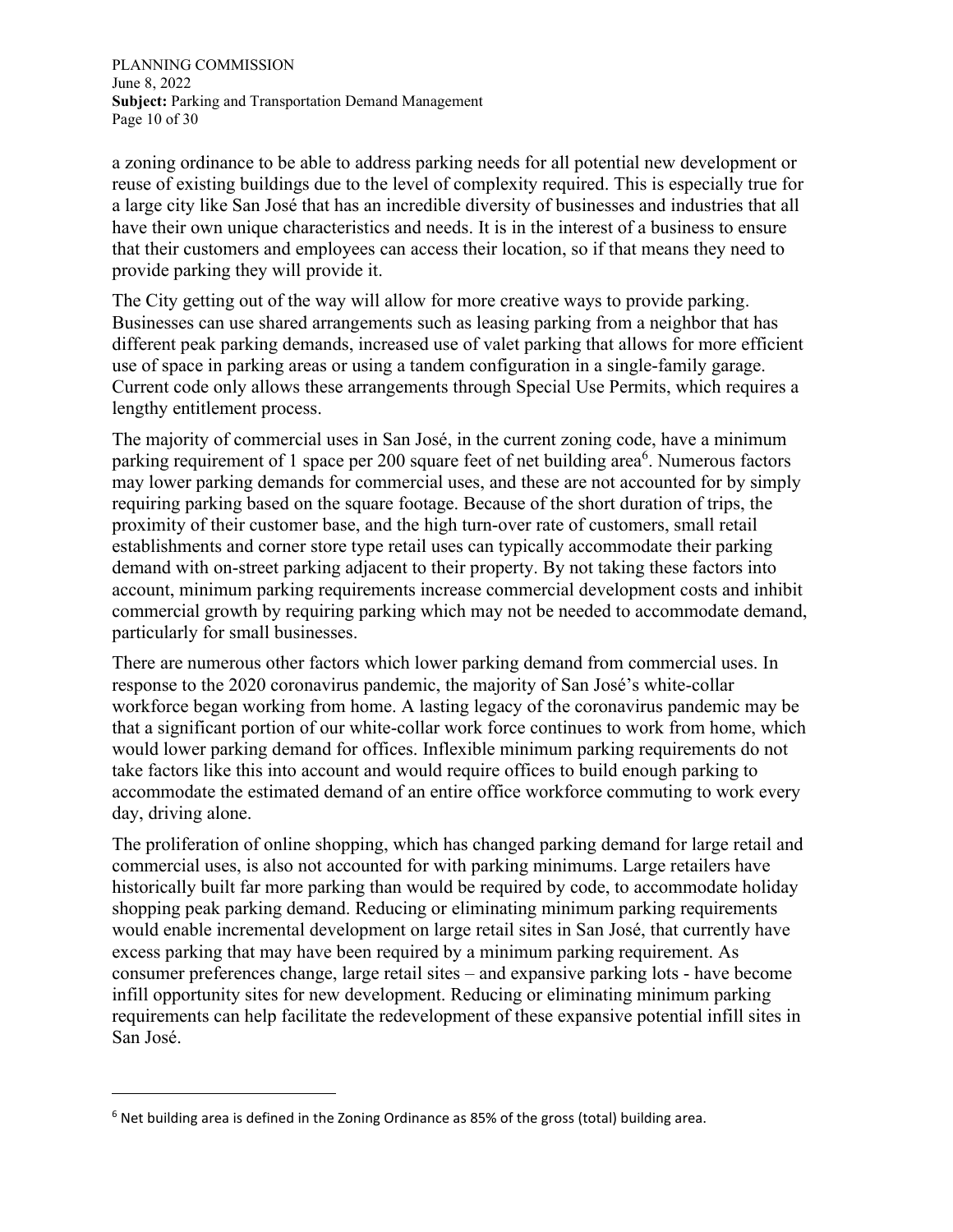PLANNING COMMISSION June 8, 2022 **Subject:** Parking and Transportation Demand Management Page 11 of 30

San José's parking requirements for many industrial uses also do not account for the actual need for parking based on each business's unique operations. There is only one minimum parking requirement for a broad category of manufacturing and other industrial uses that in practice works best for types of industry that require high human touch and does not work for industries that rely on automated processes, for example. It is not uncommon for staff to field inquiries from industrial businesses that are looking to lease tenant space or buy a building that was developed initially for a use that required minimal parking, such as a warehouse. Even though these businesses report that the available parking will meet their needs, they cannot be approved to locate in the space or building because of the Zoning Ordinance's arbitrary parking requirement. Removal of mandatory parking minimums will remove an artificial barrier from industrial businesses locating or expanding in our city.

#### *Community Character, Urban Design, Infill Development*

Numerous policies in Envision San José 2040 call for new development that enables people to meet their daily needs within walking distance and improves equitable access to amenities, retail, and services. By requiring a significant portion of any development site to be used for parking and not active uses, minimum parking requirements detract from walkability of commercial nodes and corridors.

Much of San José's urban design includes large areas designated for parking which are inhospitable to other uses and can create significant separation between properties. Not requiring parking will allow developments that don't need as much parking to focus on designing for comfortable spaces for pedestrians, visitors, and residents instead of starting with accommodating parking and designing around that.



Figure 7: Auto Oriented Streetscape vs. Pedestrian Oriented Streetscape

Removing mandatory minimum parking requirements will facilitate infill development where property owners can offer unutilized parking areas for new uses, or to expand existing uses, furthering the City's goals for walkable, complete communities. For example, a restaurant could convert some of their parking into an outdoor dining area that is not only an attractive neighborhood amenity, but also increases the business's ability to generate revenue. This also furthers economic development, as compact dense development yields more property tax revenue and more jobs per square foot then low-density sprawling development, while simultaneously lowering the cost per capita to maintain city services, amenities, and infrastructure. Facilitating and encouraging denser infill development is the most efficient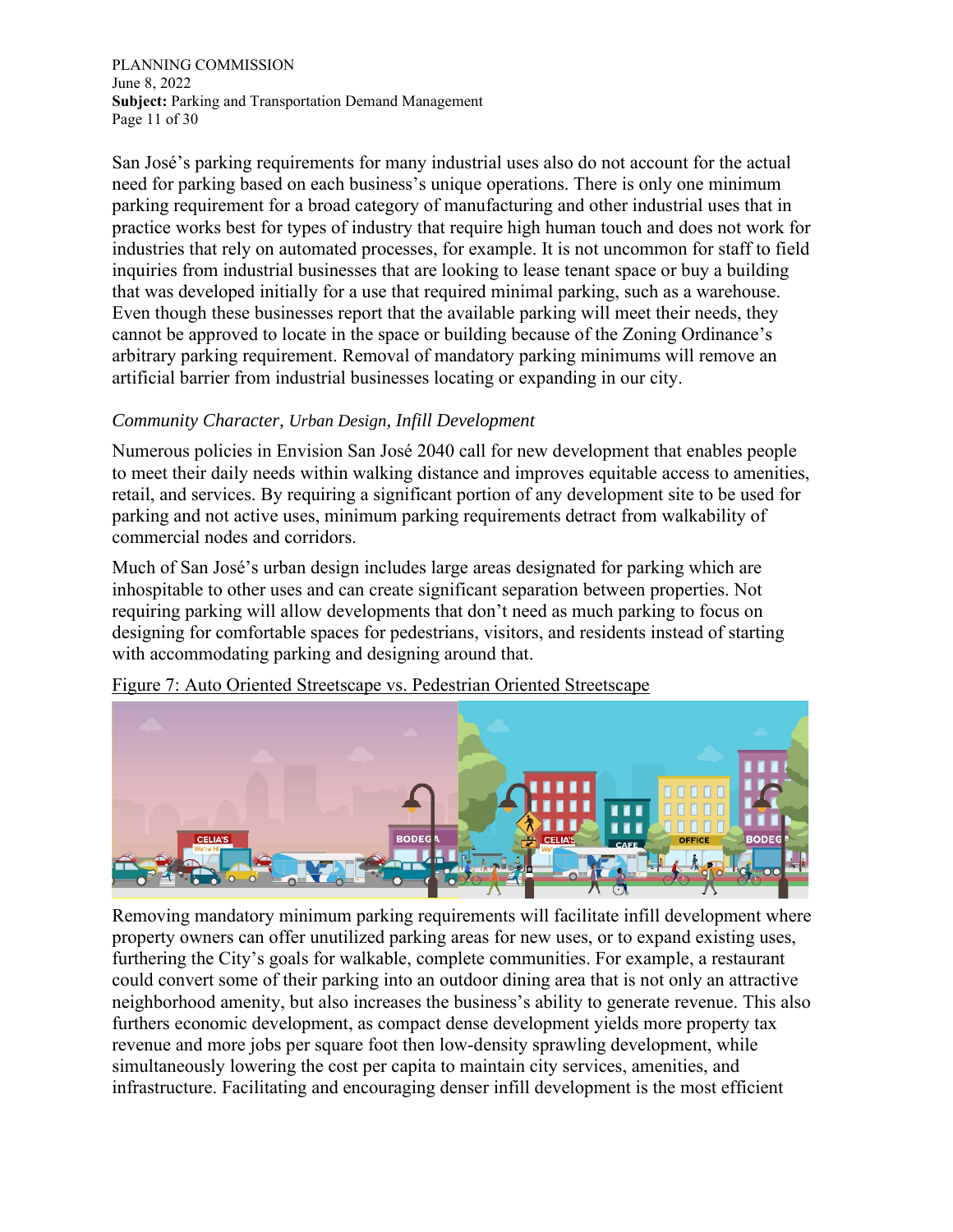PLANNING COMMISSION June 8, 2022 **Subject:** Parking and Transportation Demand Management Page 12 of 30

way to grow the tax base in a manner that would allow the city to expand city services and amenities and removing parking minimums is a key part of that.

Not only is parking an inefficient use of land, but parking is also expensive to provide, especially in underground and structured garages. Both the land used and the costs of constructing this parking could better address the City's housing crisis or the City's jobs imbalance. Parking also has negative environmental effects such as creating water pollution from stormwater runoff and creating heat island effects from the sun being absorbed by asphalt.

#### **Transportation Demand Management**

Removing parking minimums is a key component in achieving the City's climate goals but alone is not enough; TDM is an important complementing component to the removal of parking minimums. TDM can provide or incentivize convenient amenities and viable, affordable transportation options.

Staff proposes to update the Zoning Ordinance TDM requirements to align with the Council Policy 5-1 (Transportation Analysis Policy). This update will change the current TDM requirements which require TDM for developments that seek parking reductions. Instead, it will unify the Zoning Ordinance TDM requirements and CEQA VMT mitigations. By unifying these two elements of the development process, this change will make the process more transparent for developers while helping the City achieve its transportation goals.

Eliminating minimum parking requirements will shift transportation modes over time. This transportation mode shift, however, will be gradual and a great deal more will be needed to successfully implement Envision San José 2040 goal TR-11. Goal TR-11 calls for reducing vehicle miles traveled (VMT) by 40% by 2040 by improving transportation options beyond single-occupant vehicles. Requiring TDM plans to be implemented with new developments compliments eliminating minimum parking requirements by reducing parking demand which enables and incentivizes mode shift. An effective TDM program will reduce VMT, and therefore carbon emissions, and parking demand, from every new development that the TDM ordinance is applied to.

#### *What are TDM plans?*

TDM is focused on moving people. It includes infrastructure improvements, policies and programs that facilitate the reduction and redistribution of travel demand and increases efficiencies in the transportation network. TDM ultimately facilitates shifts in behavior toward walking, biking, or taking transit, and reduces the number of drive-alone trips.

A TDM plan identifies specific measures that a development will implement to reduce drivealone trips. An important aspect of TDM measures is that they are clearly quantifiable and backed by evidence of their effectiveness. Programmatic measures can include things like transit subsidies to employees, car and bike share programs, unbundling parking costs from rents, or subsidizing public transit service upgrades or extensions. Infrastructure improvements can include things such as making new street connections, bicycle and micromobility network improvements, trails or other walking network improvements,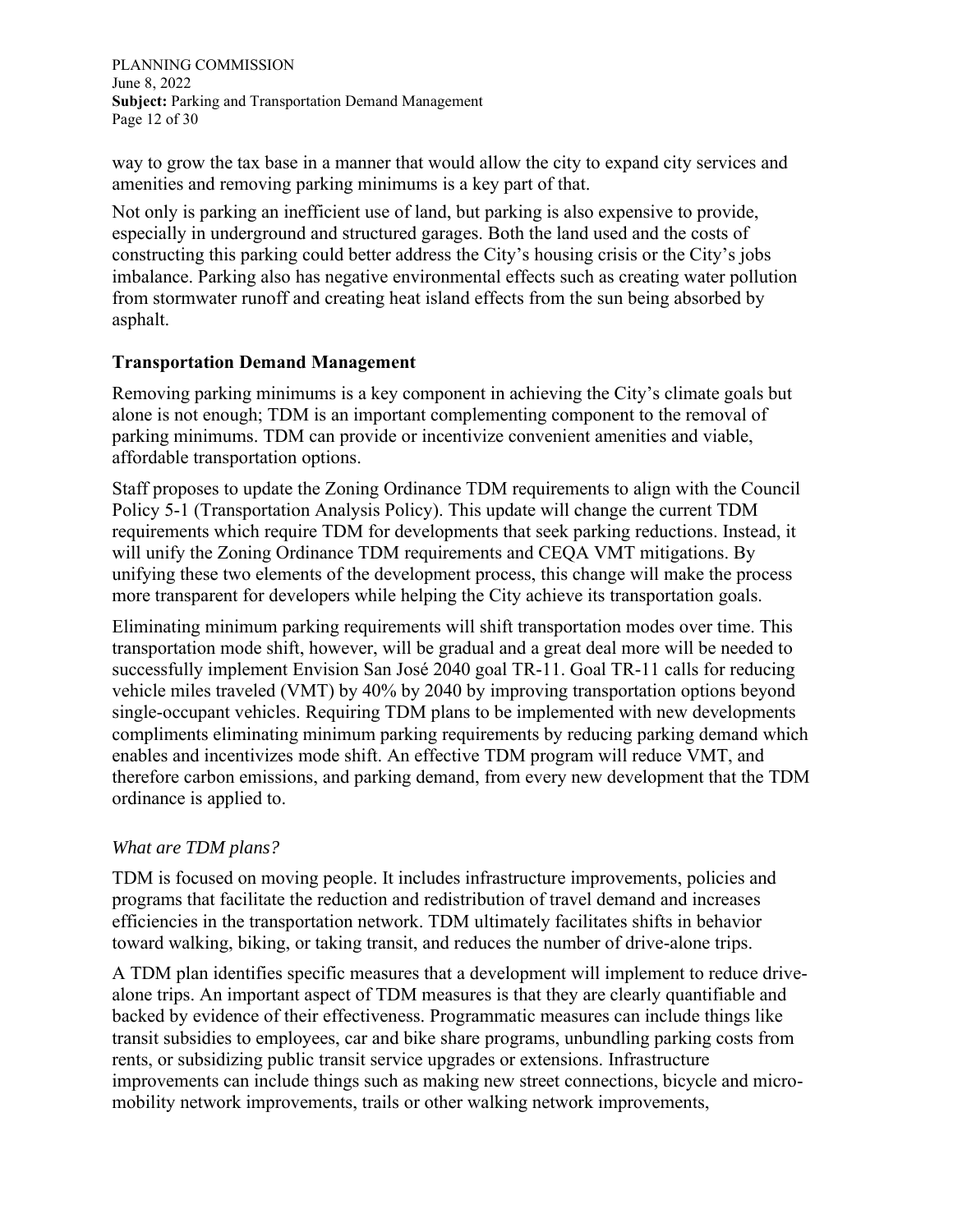PLANNING COMMISSION June 8, 2022 **Subject:** Parking and Transportation Demand Management Page 13 of 30

improvements to bus or rail infrastructure, or providing enhanced bike parking facilities. Project characteristics can even be TDM measures themselves, such as providing affordable housing or building less parking.

#### *Existing and Proposed TDM Program Framework*

Under San José's current ordinance, developing TDM Plans is unclear, complicated, expensive, and requires the professional expertise of a traffic engineer. The amendments to the TDM ordinance proposed by staff would create a clear approach to standardizing TDM plans. The intent of the program is to simplify the TDM ordinance so that a developer could comply without needing the professional expertise of a traffic engineer or planner. In addition to the ordinance, staff would prepare a supplemental TDM chapter in the San José Transportation Analysis Handbook that contains technical guidance so that the complete set of requirements for transportation analysis in San José is in one document.

Simplifying the program will result in more predictable outcomes. The proposed ordinance and program create a clear system which developments would use to understand their TDM requirements. This starts with drive-alone trip reduction goals for every development, by assigning each development a point target. Not all projects would be subject to the TDM requirements; the criteria for requiring TDM plans under the proposed framework would be the same as the threshold for requiring a detailed VMT analysis under CEQA (Council Policy 5-1) (see attachment 2). Projects that meet the screening criteria would not be required to submit TDM plans; see Attachment 2 for screening criteria under existing Council Policy 5- 1) This was done intentionally so as not to significantly increase the amount of staff and consultant time that is required to review TDM plans and to conduct follow-up inspections. In addition, the point requirements will be calibrated such that the required TDMs will not result in significant development cost increases based on current market conditions for parking. Importantly, TDM measures taken through the TDM requirements would count towards reducing a project's CEQA impacts. Over time, as a result of cost and/or time savings for developers from the simplicity of the new approach, the City may consider lowering the thresholds and require TDMs for more developments.

#### **Alternatives**

For the reasons articulated in this report, staff recommends removing mandatory minimum parking requirements for all uses throughout the city – other than where the City is contractually obligated to maintain certain amounts of parking. This would allow developers, businesses, and homeowners to "right-size" their parking for their needs. However, staff presents two alternative options that represent a more modest and incremental approach.

Alternative 1: Exclusions of Single-Family Residences

This alternative would modify the above staff recommendation, by excluding single-family residences from the removal of parking minimums. The parking requirement would remain at a base of two-covered parking spaces.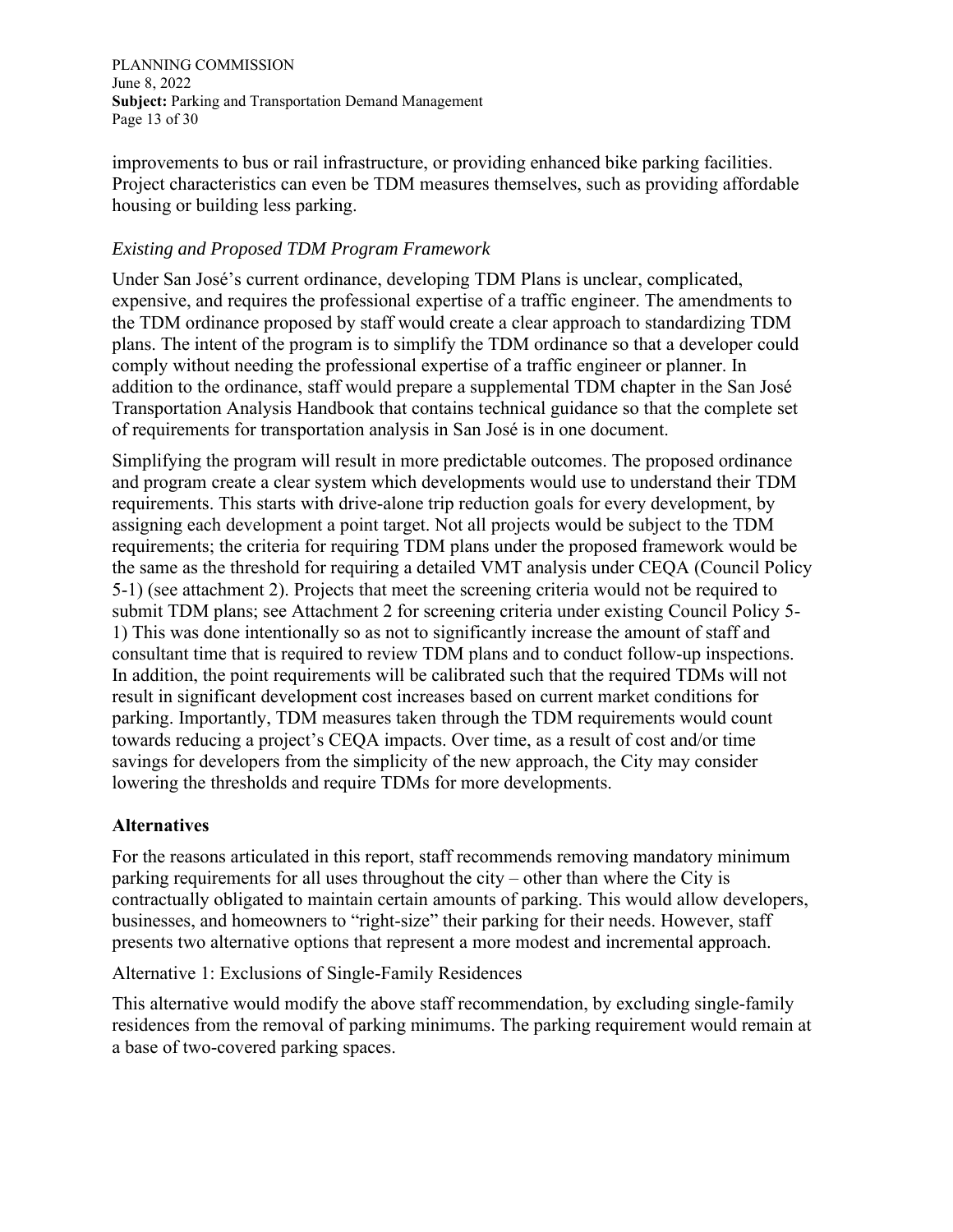PLANNING COMMISSION June 8, 2022 **Subject:** Parking and Transportation Demand Management Page 14 of 30

#### *Rationale for this Alternative*

Through prior community engagement done by the City on Opportunity Housing, as part of the Four-Year Review of the General Plan, and State Senate Bill 9 (SB9) we know singlefamily parking is a concern. For single-family houses, both developers and speculative custom builders still tend to build two-car garages no matter the requirements because it is the market standard and the belief that a two-car garage helps the resale value of houses. In addition, there are already existing codes in place to allow a single-family residence to reduce the requirement below two spaces, including construction of an Accessory Dwelling Unit (ADU), permitting the residence through SB 9 or meeting the requirements of the one parking space exception.

#### *Rationale against this Alternative*

There are certainly cases where a resident doesn't want a two-car garage and would rather use the space for living area purposes, especially if they don't have two cars. It doesn't make sense to require someone to build a garage for their car if they don't want to, especially considering San José's mild climate. Current trends see younger people less likely to own cars. Including Single Family Residences in the removal of mandatory minimum parking requirements provides more flexibility for people who have different lifestyles.

Alternative 2: Remove Parking Minimums only in defined Planned Growth Areas

This alternative would still propose the mandatory TDM requirements throughout the city but would only remove parking minimums in areas defined in Envision San José 2040 as planned growth areas. This would generally include the downtown, urban villages, employment areas, and areas that have a specific plan, such as Martha Gardens or Communications Hill.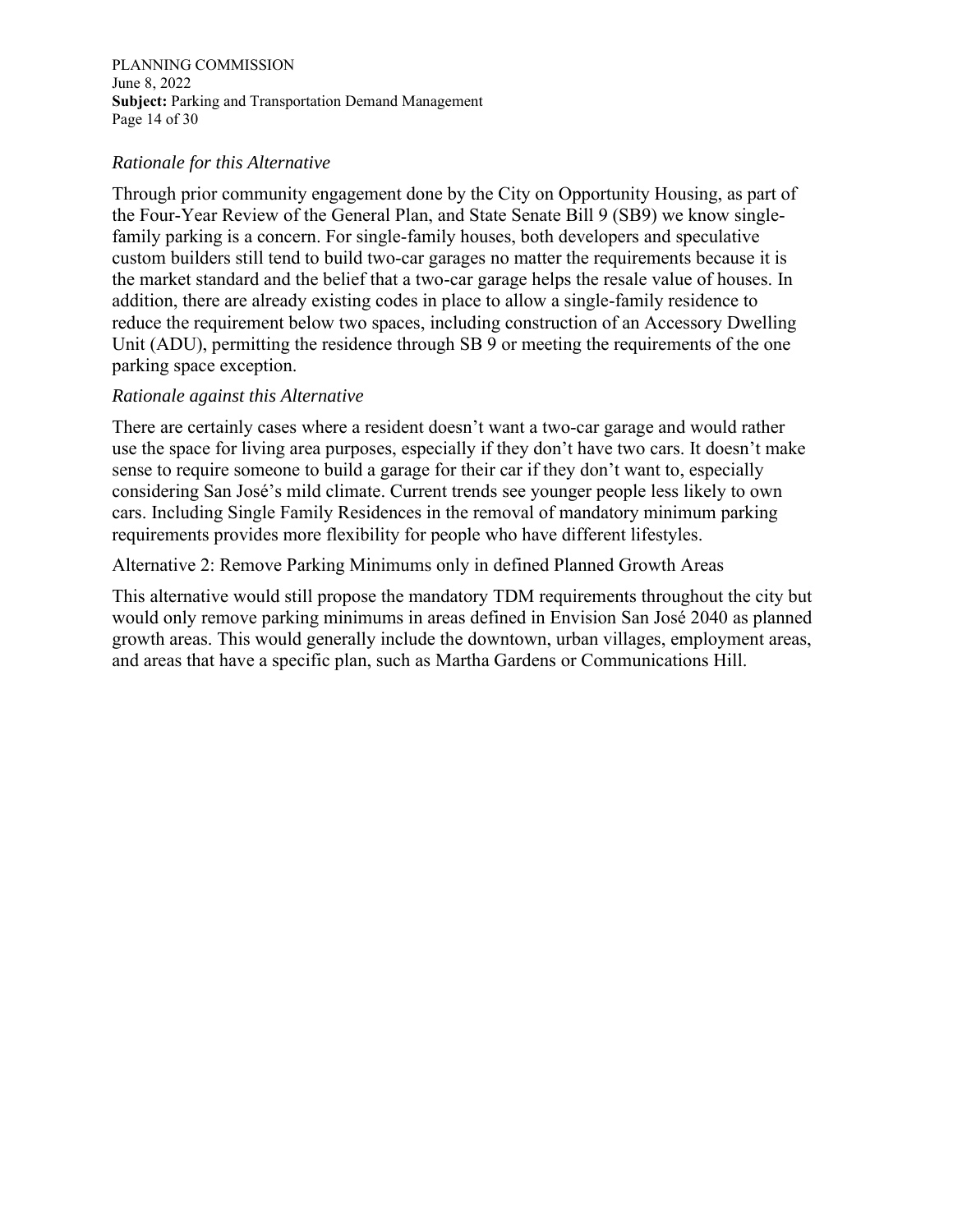PLANNING COMMISSION June 8, 2022 **Subject:** Parking and Transportation Demand Management Page 15 of 30

Figure 8 – Map of Growth Areas in San José

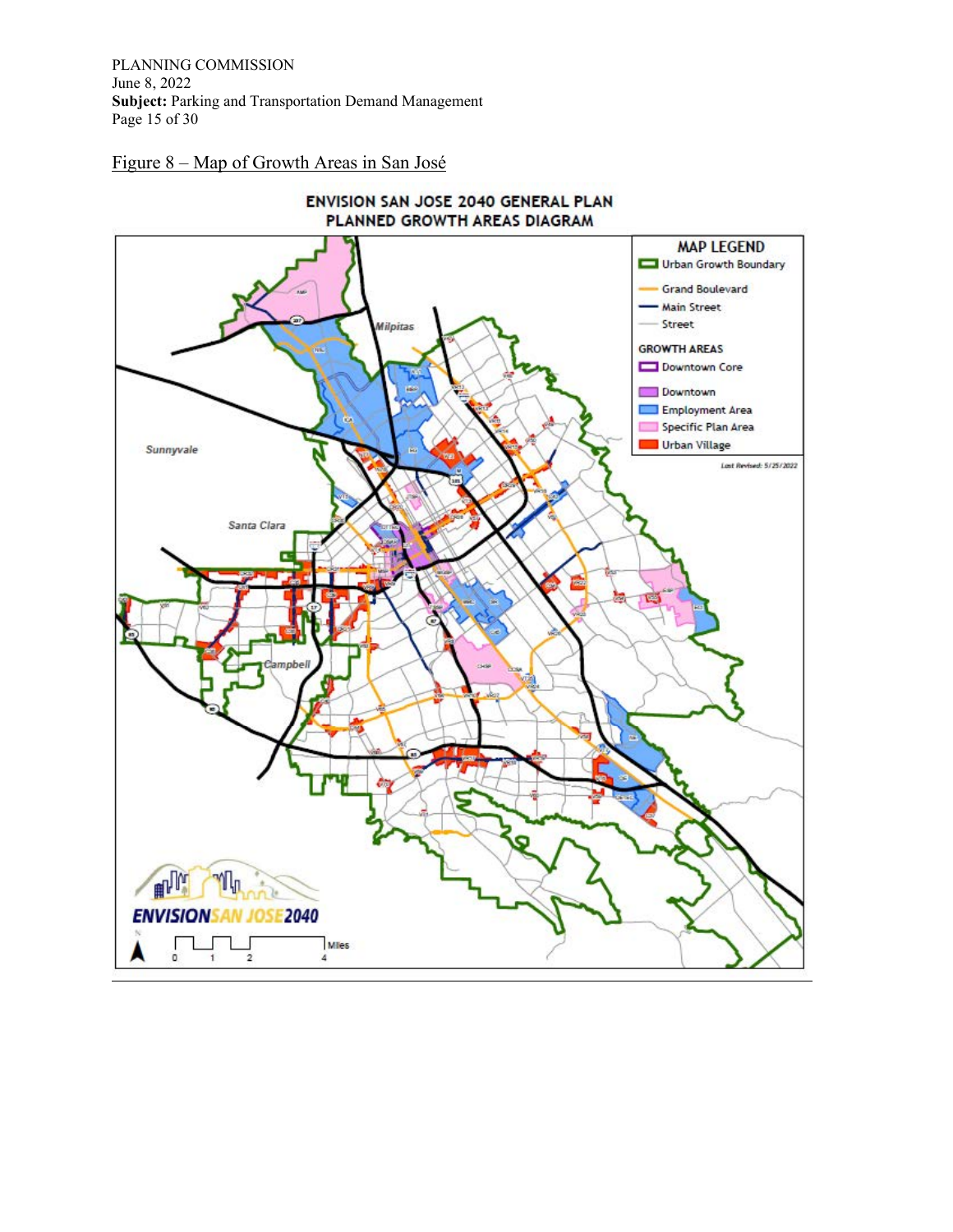PLANNING COMMISSION June 8, 2022 **Subject:** Parking and Transportation Demand Management Page 16 of 30

#### *Rationale for this Alternative*

This alternative would be a more incremental approach for changing the City's parking requirements. Growth areas are where the majority of future development in the city is expected to take place, and this would allow it to proceed in those specific areas without the parking minimums.

#### *Rationale against this Alternative*

As shown in Figure 8 above, this would not cover a substantial portion of the city. Given the diversity of growth area in terms of their planned character and location, applying the elimination of parking to only growth areas would be somewhat arbitrary. For example, the Communications Hill Specific Plan would be included as a growth area. This would result in a much more complicated and less transparent approach to parking and TDM, as requirements and process for development review would be entirely different based solely on whether a project was located within a growth area.

This approach would also not result in some of the benefits that have been previously discussed in this memo. Most importantly, the environmental benefits of reduced parking would not be possible outside of growth areas. Additionally, businesses would no longer have flexibility to modify their sites based on their actual needs and businesses may be prevented from moving into existing buildings if their code required minimum parking spaces do not exist on the site, whether the business needs them or not. At the same time, current market conditions continue to mandate the construction of parking, so that likely the removal of parking minimums citywide (per the staff recommendation) will result in just a modest "right-sizing" of parking.

It is also important to note that this update to the ordinance is a substantial code change. With this incremental approach to removing parking minimums, a second code update would be necessary in the future to ultimately remove all parking minimums. Through the American Cities Climate Challenge, the City has the funding and staffing to complete this effort now. Because of the complexity of this effort, and the significant resources needed, there is a high likelihood that PBCE and DOT will not have the means to undertake another such effort in the future.

#### **General Plan Conformance**

Staff has identified approximately 80 General Plan policies that removal of mandatory parking minimums and expansion of the TDM program would advance. A complete list of these policies is included as an attachment (Attachment 1) to this memo, most prominent of which are Transportation Goals relating to a balanced transportation system, maximized public transit and reduction in vehicle miles travelled. Specifically, Transportation Policy TR 9.5 is to remove minimum parking requirements for new development citywide and Goal TR-9 is to reduce VMT by 45% by 2040 from the 2017 level. Other goals cited include improving the pedestrian and bicycle experience, promoting jobs and housing growth and densification, among others.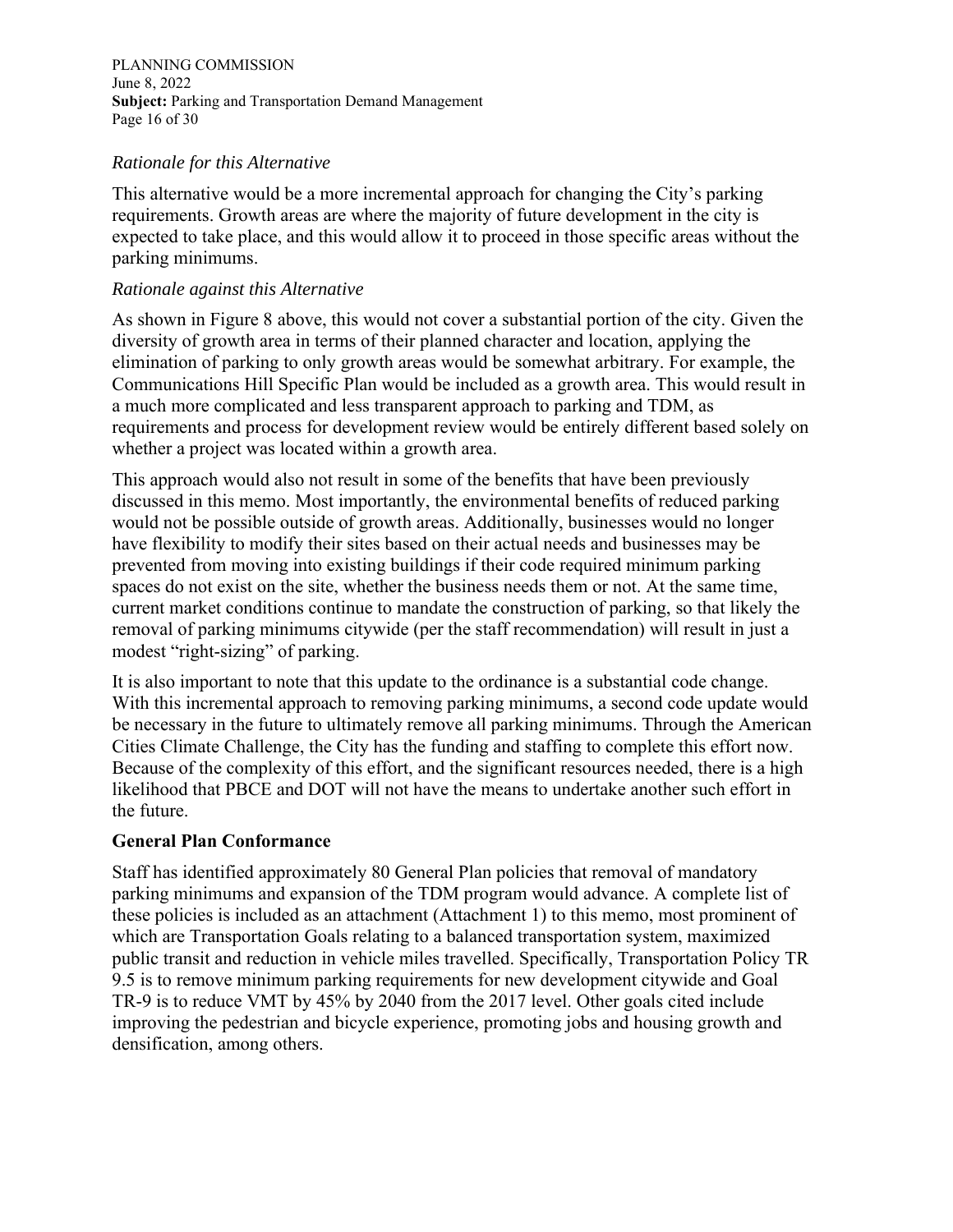PLANNING COMMISSION June 8, 2022 **Subject:** Parking and Transportation Demand Management Page 17 of 30

#### **EVALUATION AND FOLLOW-UP**

Based on the recommendation given by the City Council, staff will work to prepare a draft ordinance update to Title 20 on the San José Municipal Code (Zoning Ordinance) that will codify the City's new regulations on parking and TDM, per Council's direction. This ordinance language will be brought back before the Planning Commission and City Council in the November/December 2022 timeframe. This code update will run concurrently to an update to City Council Policy 5-1 (The Transportation Analysis Policy). Staff will also conduct further engagement with the community and developers on the changes proposed over the summer. Additionally, PBCE and DOT staff are working with the Housing Department on incorporating TDM costs into the updated cost of development analysis, as well as analyzing parking and TDM trends in recently approved projects.

#### **PUBLIC OUTREACH/INTEREST**

This project has undergone an extensive amount of community engagement over the past two and a half years, beginning with an Urban Land Use Institute Technical Assistance Panel presentation to the Planning Commission at a Special Study Session on January 29, 2020. Since that date, there have been over 30 separate events engaging over 1,300 attendees. These events have ranged from webinars put on by some of the City's partners such as SPUR and Greenbelt Alliance to engagement with local developers and neighborhood groups to a number of workshops hosted by City staff.

Some concerns were expressed by members of the community that the ordinance change would lead to additional spillover parking in their neighborhoods, especially in neighborhoods that are already impacted by parking shortages, largely due to overcrowding. Other residents cited concern that the region's existing transit service was inadequate to support the shift away from cars and that many residents had no alternatives other than car travel. In some disadvantaged communities, concern was expressed about specific TDM measures, such as parking pricing.

Residents who supported the proposal cited a number of different reasons, including the proposal's impact on climate change and the potential to create more (and specifically more affordable) housing. Residents were also hopeful that the ordinance change would provide an opportunity to expand the City's infrastructure for non-auto related means of travel, including improving bicycle travel and transit service. Other residents believed that it made more sense in general to allow the market to determine the amount of parking needed rather than the arbitrary City-established minimums.

In engagement done with developers, they were overwhelmingly in support of removing parking minimums, which is often a barrier to a project penciling out when more parking is required by the code than is deemed necessary for existing market conditions. Some developers expressed concerns over the potential cost of additional TDM measures, though developers that have done projects in the larger Bay Area region were familiar with the concept, as it is similar to San Francisco's model and more locally what Sunnyvale has done.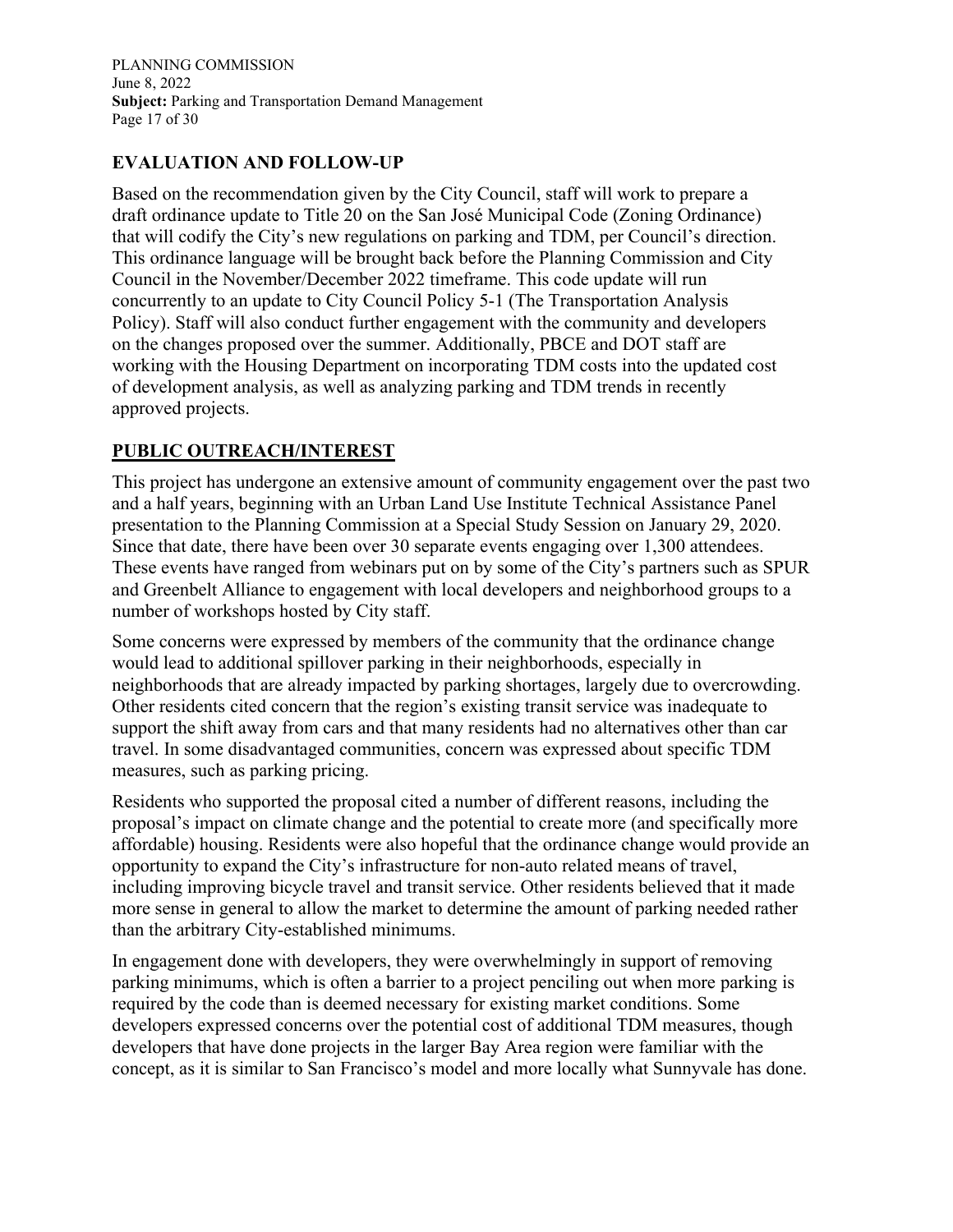PLANNING COMMISSION June 8, 2022 **Subject:** Parking and Transportation Demand Management Page 18 of 30

#### **COORDINATION**

This memo was coordinated with the City Attorney's Office.

#### **CEQA**

Not a Project, File No. PP17-007. Preliminary direction to staff and eventual action requires approval from decision-making body.

/s/

Michael Brilliot for CHRISTOPHER BURTON, DIRECTOR Planning, Building and Code Enforcement

 $/s/$ 

Jessica Zenk for JOHN RISTOW, DIRECTOR Department of Transportation

Attachments:

- 1) Envision San José 2040 and Climate Smart San José Goals/Actions the Ordinance Update Support
- 2) Comparison of Existing TDM Ordinance to Proposed TDM Ordinance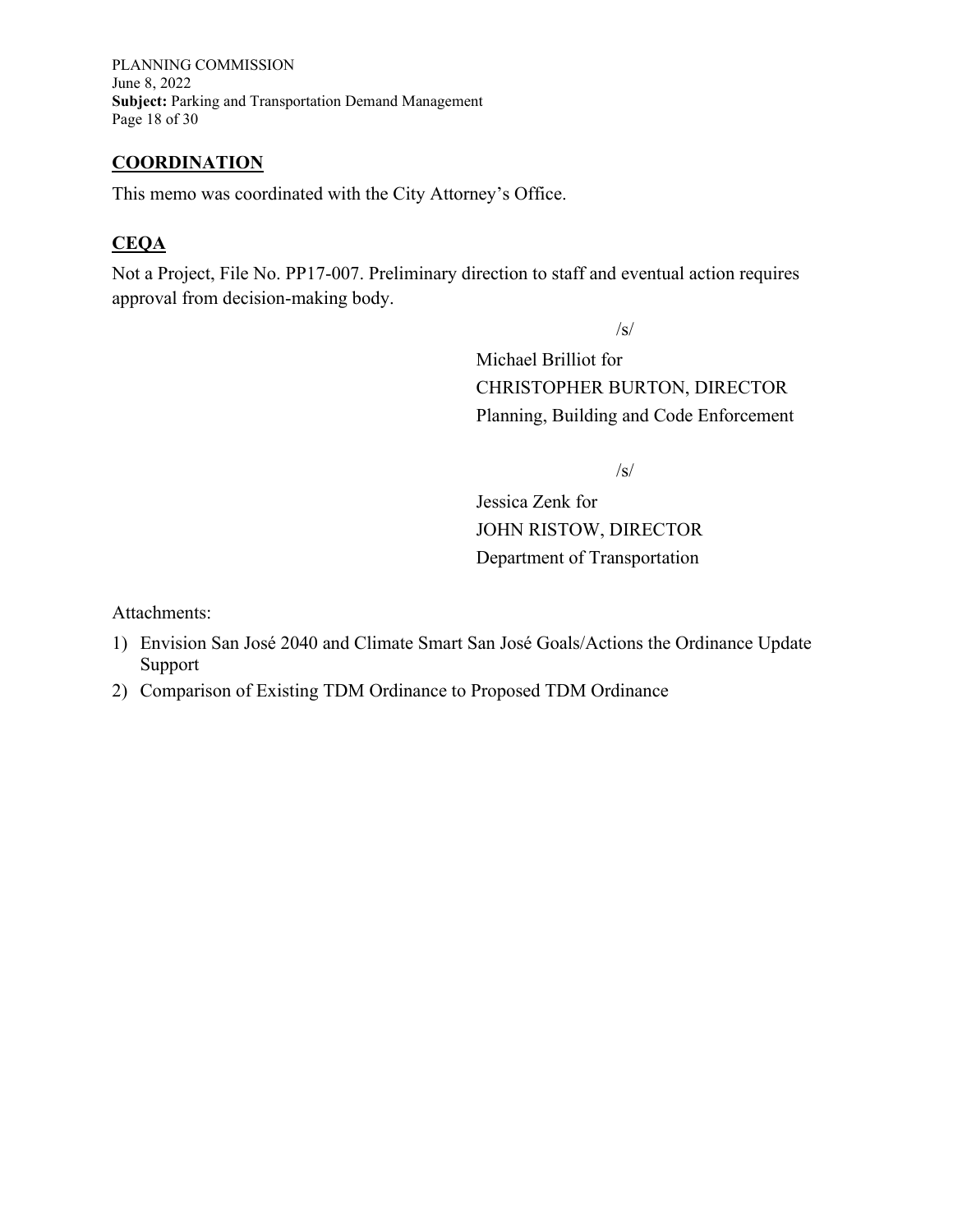Attachment 1: Envision San José 2040 and Climate Smart San José Goals/Actions the Ordinance Update Support

- **Policy IE-1.6.** Plan land uses, infrastructure development, and other initiatives to maximize utilization of the Mineta San José International Airport, existing and planned transit systems including fixed rail (e.g., High-Speed Rail, BART and Caltrain), Light-Rail and Bus Rapid Transit facilities, and the roadway network. Consistent with other General Plan policies, promote development potential proximate to these transit system investments compatible with their full utilization. Encourage public transit providers to serve employment areas.
- **Policy IE-1.13.** Achieve goals related to Quality Neighborhoods, including diverse housing options, a walkable/bikable public street and trail network and compact, mixed-use development where infrastructure exists to distinguish San José as a livable and attractive city, to promote interaction among community members, and to attract talented workers to the City.
- **Action IE-3.6.** Work with partners within the region to influence the development of regional policies and regulations that support a higher-density, clustered, transit-oriented development pattern consistent with the San José General Plan vision and policies.
- **Policy FS-4.7.** Encourage transit-oriented development as a means to reduce costs for expansion and maintenance of our City's street system, in addition to other benefits and consistent with the General Plan Transportation goals and policies.
- **Policy MS-10.3.** Promote the expansion and improvement of public transportation services and facilities, where appropriate, to both encourage energy conservation and reduce air pollution.
- **Policy MS-10.4.** Encourage effective regulation of mobile and stationary sources of air pollution, both inside and outside of San José. In particular, support Federal and State regulations to improve automobile emission controls.
- **Policy MS-10.5.** In order to reduce vehicle miles traveled and traffic congestion, require new development within 2,000 feet of an existing or planned transit station to encourage the use of public transit and minimize the dependence on the automobile through the application of site design guidelines and transit incentives.
- **Action MS-10.14.** Review and evaluate the effectiveness of site design measures, transit incentives, and new transportation technologies and encourage those that most successfully reduce air pollutant emissions.
- **Policy MS-14.2.** Enhance existing neighborhoods by adding a mix of uses that facilitate biking, walking, or transit ridership through improved access to shopping, employment, community services, and gathering places.
- **Policy VN-1.6.** Design new development to contribute to the positive identity of a neighborhood and to encourage pedestrian activity.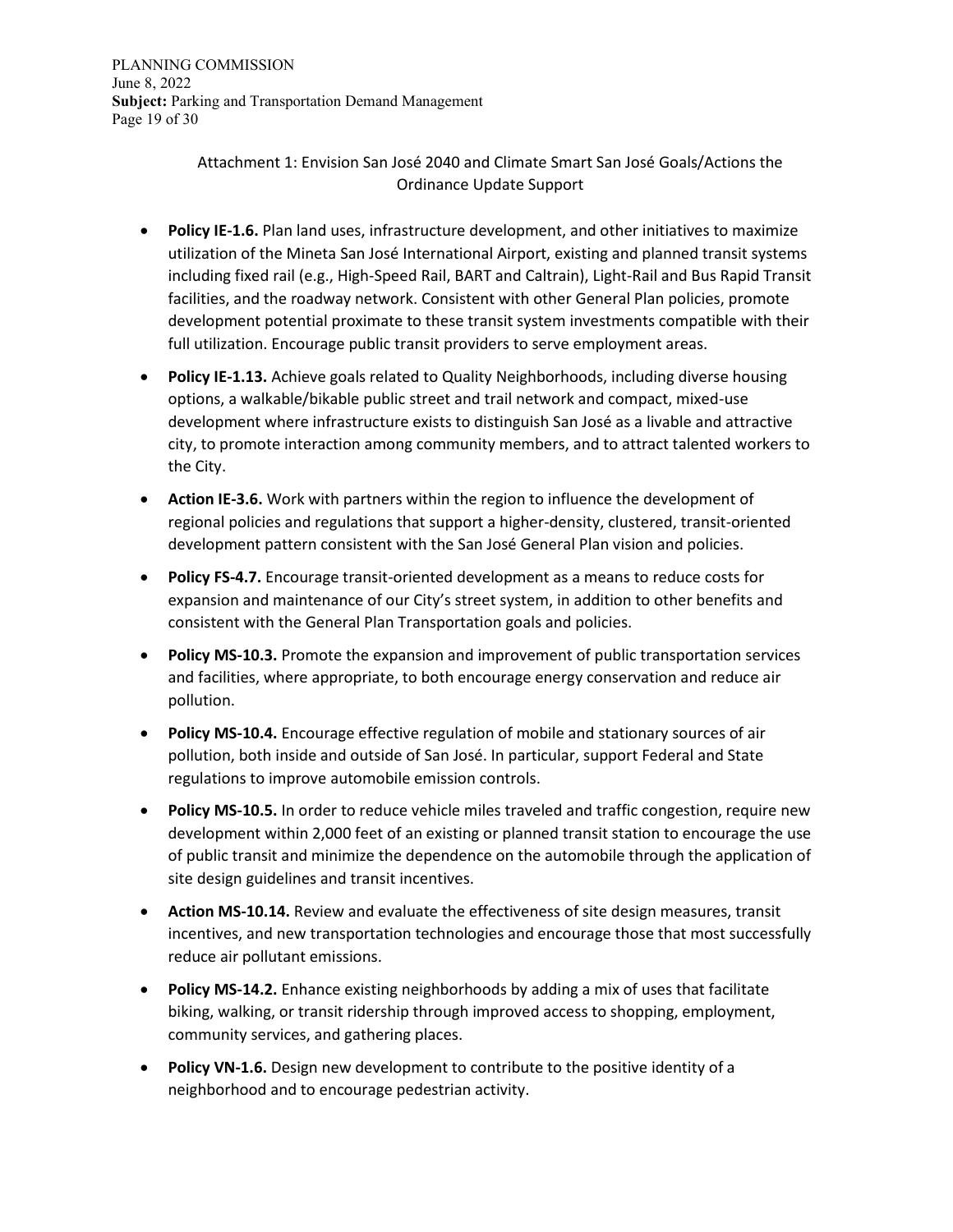PLANNING COMMISSION June 8, 2022 **Subject:** Parking and Transportation Demand Management Page 20 of 30

- **Policy VN-1.7.** Use new development within neighborhoods to enhance the public realm, provide for direct and convenient pedestrian access, and visually connect to the surrounding neighborhood. As opportunities arise, improve existing development to meet these objectives as well.
- **Policy VN-1.8.** Include site planning, landscaping and architectural design features within all new retail development, including both small-format and large-format retail uses, to promote expanded pedestrian and bicycle activity on site and greater connectivity for pedestrians and bicyclists between adjacent uses.
- **Policy VN-1.9.** Cluster parking, make use of shared parking facilities, and minimize the visual impact of surface parking lots to the degree possible to promote pedestrian and bicycle activity and to improve the City's aesthetic environment.
- **Policy CD-1.10.** Promote shared parking arrangements between private uses and the provision of commonly accessible commercial or public parking facilities which can serve multiple users in lieu of providing individual off-street parking on a property-by-property basis. Consider in-lieu parking fees or other policy actions to support this goal.
- **Policy CD-2.1.** Promote the Circulation Goals and Policies in this Plan. Create streets that promote pedestrian and bicycle transportation by following applicable goals and policies in the Circulation section of this Plan.
	- 1. Design the street network for its safe shared use by pedestrians, bicyclists, and vehicles. Include elements that increase driver awareness.
	- 2. Create a comfortable and safe pedestrian environment by implementing wider sidewalks, shade structures, attractive street furniture, street trees, reduced traffic speeds, pedestrian-oriented lighting, mid-block pedestrian crossings, pedestrianactivated crossing lights, bulb-outs and curb extensions at intersections, and on-street parking that buffers pedestrians from vehicles.
	- 3. Consider support for reduced parking requirements, alternative parking arrangements, and Transportation Demand Management strategies to reduce area dedicated to parking and increase area dedicated to employment, housing, parks, public art, or other amenities. Encourage de-coupled parking to ensure that the value and cost of parking are considered in real estate and business transactions.
- **Policy CD-3.2.** Prioritize pedestrian and bicycle connections to transit, community facilities (including schools), commercial areas, and other areas serving daily needs. Ensure that the design of new facilities can accommodate significant anticipated future increases in bicycle and pedestrian activity.
- **Policy CD-3.4.** Encourage pedestrian cross-access connections between adjacent properties and require pedestrian and bicycle connections to streets and other public spaces, with particular attention and priority given to providing convenient access to transit facilities. Provide pedestrian and vehicular connections with cross-access easements within and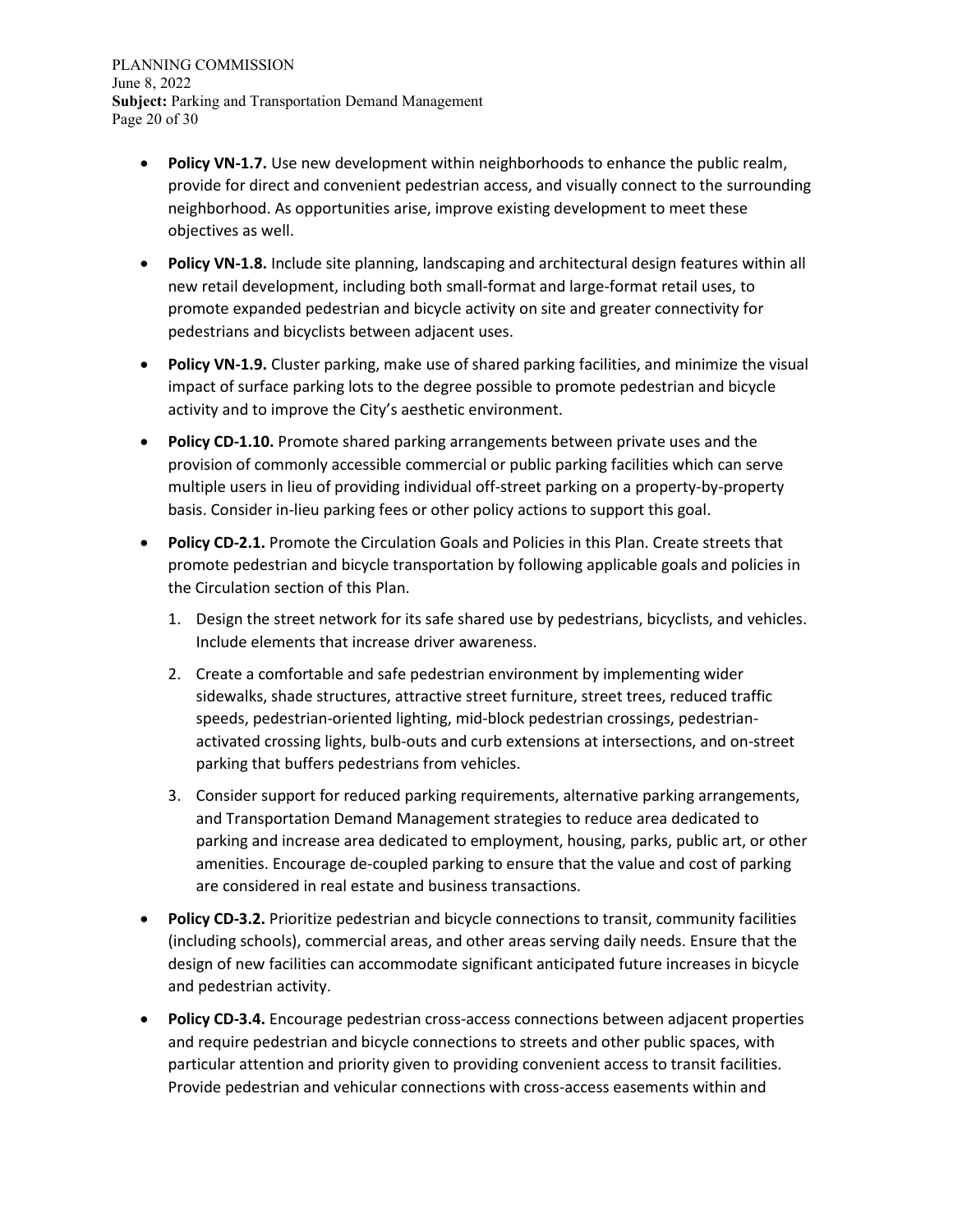between new and existing developments to encourage walking and minimize interruptions by parking areas and curb cuts.

- **Policy CD-3.5.** Encourage shared and alternative parking arrangements and allow parking reductions when warranted by parking demand.
- **Policy CD-5.1.** Design areas to promote pedestrian and bicycle movements, to facilitate interaction between community members, and to strengthen the sense of community.
- **Policy CD-5.2.** Foster a culture of walking by designing walkable urban spaces; strategically locating jobs, residences and commercial amenities; providing incentives for alternative commute modes; and partnering with community groups and health services organizations to promote healthful life-styles for San José residents.
- **Policy CD-6.9.** Recognize Downtown as the hub of the County's transportation system and design buildings and public spaces to connect and maximize use of all types of transit. Design Downtown pedestrian and transit facilities to the highest quality standards to enhance the aesthetic environment and to promote walking, bicycling, and transit use. Design buildings to enhance the pedestrian environment by creating visual interest, fostering active uses, and avoiding prominence of vehicular parking at the street level.
- **Policy H-3.2.** Design high density residential and mixed residential/commercial development, particularly development located in identified Growth Areas, to:
	- 1. Create and maintain safe and pleasant walking environments to encourage pedestrian activity, particularly to the nearest transit stop and to retail, services, and amenities.
	- 2. Maximize transit usage.
	- 3. Allow residents to conduct routine errands close to their residence, especially by walking, biking, or transit.
	- 4. Integrate with surrounding uses to become a part of the neighborhood rather than being an isolated project.
	- 5. Use architectural elements or themes from the surrounding neighborhood when appropriate.
	- 6. Provide residents with access to adequate on- or off-site open space.
	- 7. Create a building scale that does not overwhelm the neighborhood.
	- 8. Be usable by people of all ages, abilities, and needs to the greatest extent possible, without the need for adaptation or specialized design.
- **Policy H-4.2.** Minimize housing's contribution to greenhouse gas emissions, and locate housing, consistent with our City's land use and transportation goals and policies, to reduce vehicle miles traveled and auto dependency.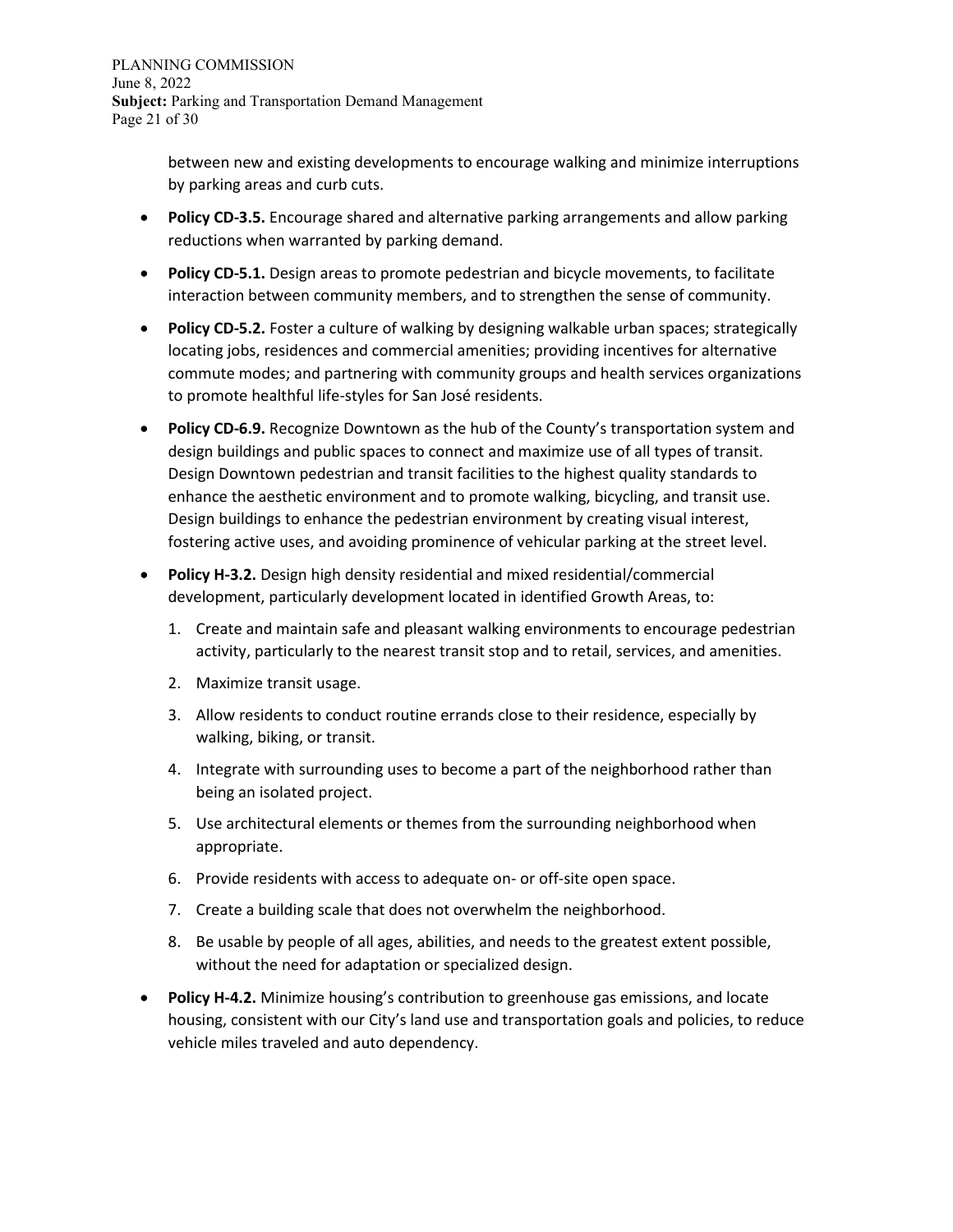PLANNING COMMISSION June 8, 2022 **Subject:** Parking and Transportation Demand Management Page 22 of 30

- **Policy H-4.3.** Encourage the development of higher residential densities in complete, mixeduse, walkable and bikeable communities to reduce energy use and green house gas emissions.
- **Policy PR-7.1.** Encourage non-vehicular transportation to and from parks, trails, and open spaces by developing trail and other pleasant walking and bicycle connections to existing and planned urban and suburban parks facilities.
- **Policy LU-1.2.** Encourage Walking. Create safe, attractive, and accessible pedestrian connections between developments and to adjacent public streets to minimize vehicular miles traveled.
- **Policy LU-1.3.** Create safe, attractive, and accessible pedestrian connections between developments and to adjacent public streets to minimize vehicular miles traveled.
- **Policy LU-1.7.** Locate employee-intensive commercial and industrial uses within walking distance of transit stops. Encourage public transit providers to provide or increase services to areas with high concentrations of residents, workers, or visitors.
- **Policy LU-3.5.** Balance the need for parking to support a thriving Downtown with the need to minimize the impacts of parking upon a vibrant pedestrian and transit oriented urban environment. Provide for the needs of bicyclists and pedestrians, including adequate bicycle parking areas and design measures to promote bicyclist and pedestrian safety.
- **Policy LU-5.4.** Require new commercial development to facilitate pedestrian and bicycle access through techniques such as minimizing building separation from public sidewalks; providing safe, accessible, convenient, and pleasant pedestrian connections; and including secure and convenient bike storage.
- **Policy LU-5.5.** Encourage pedestrian and vehicular connections between adjacent commercial properties with reciprocal-access easements to encourage safe, convenient, and direct pedestrian access and "one-stop" shopping. Encourage and facilitate shared parking arrangements through parking easements and cross-access between commercial properties to minimize parking areas and curb-cuts.
- **Policy LU-9.1.** Create a pedestrian-friendly environment by connecting new residential development with safe, convenient, accessible, and pleasant pedestrian facilities. Provide such connections between new development, its adjoining neighborhood, transit access points, schools, parks, and nearby commercial areas. Consistent with Transportation Policy TR-2.11, prohibit the development of new cul-de-sacs, unless it is the only feasible means of providing access to a property or properties, or gated communities, that do not provide through- and publicly-accessible bicycle and pedestrian connections.
- **Policy LU-9.3.** Integrate housing development with our City's transportation system, including transit, roads, and bicycle and pedestrian facilities.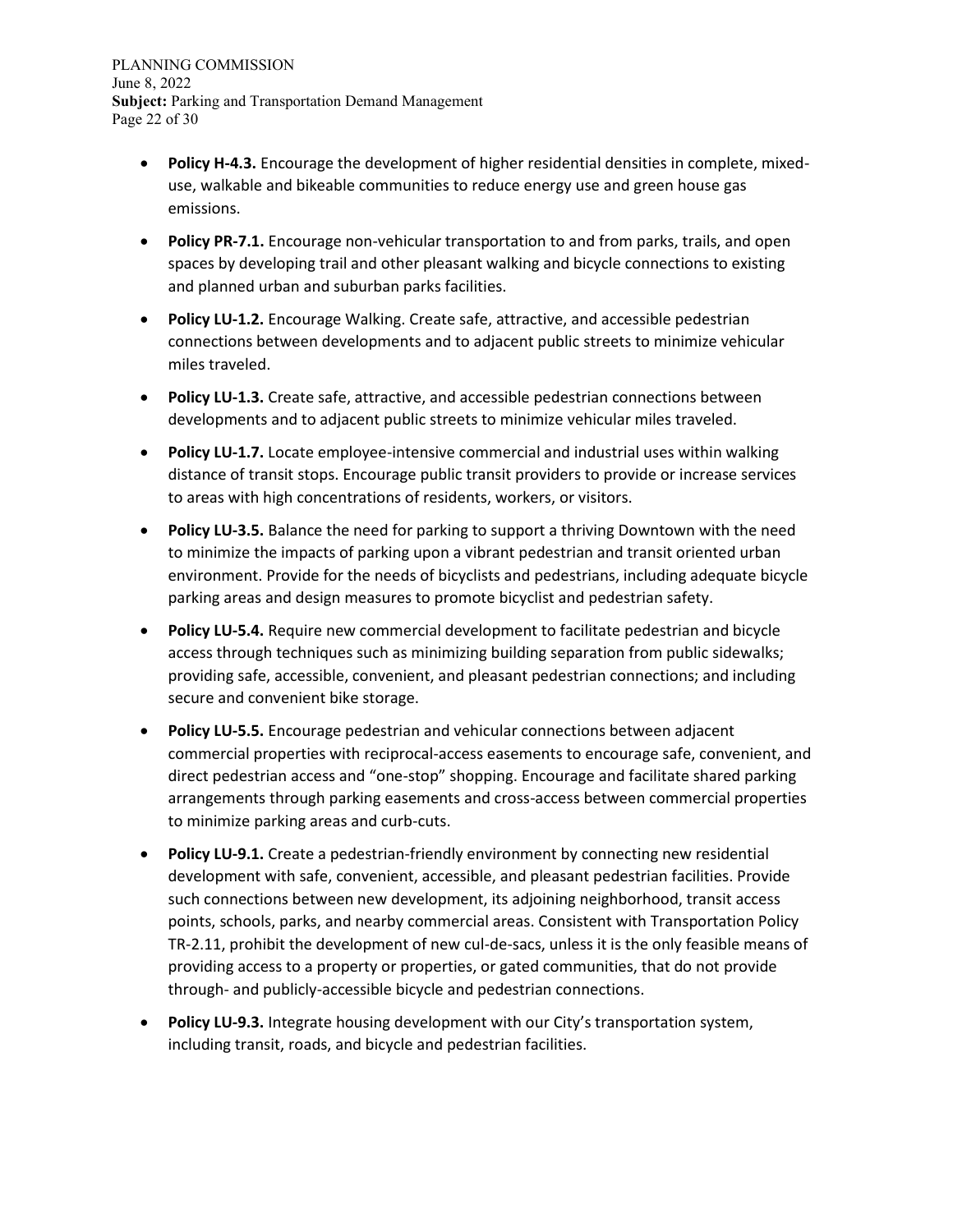PLANNING COMMISSION June 8, 2022 **Subject:** Parking and Transportation Demand Management Page 23 of 30

- **Policy LU-9.9.** In areas designated for residential use, allow parking facilities to serve adjacent nonresidential uses if such parking facilities are integrated with the non-residential use, adequately landscaped, and buffered.
- **Policy LU-10.3.** Develop residentially- and mixed-use-designated lands adjacent to major transit facilities at high densities to reduce motor vehicle travel by encouraging the use of public transit.
- **Policy TR-1.1.** Accommodate and encourage use of non-automobile transportation modes to achieve San José's mobility goals and reduce vehicle trip generation and vehicle miles traveled (VMT).
- **Policy TR-1.2.** Consider impacts on overall mobility and all travel modes when evaluating transportation impacts of new developments or infrastructure projects.
- **Policy TR-1.3.** Increase substantially the proportion of travel using modes other than the single-occupant vehicle. The 2030 and 2040 mode split goals for all trips made by San José residents, workers, and visitors are presented in the following table:

|                          | All Trips to and/or from San José |                  |                  |
|--------------------------|-----------------------------------|------------------|------------------|
| Mode                     | 2019                              | 2030 Goal        | 2040 Goal        |
| Drive alone              | 80%                               | No more than 45% | No more than 25% |
| Shared Mobility/ Carpool | 12%                               | At least 25%     | At least 25%     |
| Transit                  | 5%                                | At least 10%     | At least 20%     |
| <b>Bicycle</b>           | Less than 2%                      | At least 10%     | At least 15%     |
| Walk                     | Less than 2%                      | At least 10%     | At least 15%     |

Table TR-1: Mode Split Targets for 2030 and 2040

Source: The 2008 mode split were obtained from the American Community Survey (2008).

- **Policy TR-1.4.** Through the entitlement process for new development, projects shall be required to fund or construct needed transportation improvements for all transportation modes giving first consideration to improvement of bicycling, walking and transit facilities and services that encourage reduced vehicle travel demand.
	- o Development proposals shall be reviewed for their impacts on all transportation modes through the study of Vehicle Miles Traveled (VMT), Envision San José 2040 General Plan policies, and other measures enumerated in the City Council Transportation Analysis Policy and its Local Transportation Analysis. Projects shall fund or construct proportional fair share mitigations and improvements to address their impacts on the transportation systems.
	- o The City Council may consider adoption of a statement of overriding considerations, as part of an EIR, for projects unable to mitigate their VMT impacts to a less than significant level. At the discretion of the City Council, based on CEQA Guidelines Section 15021, projects that include overriding benefits, in accordance with Public Resources Code Section 21081 and are consistent with the General Plan and the Transportation Analysis Policy 5-1 may be considered for approval. The City Council will only consider a statement of overriding considerations for (i) market-rate housing located within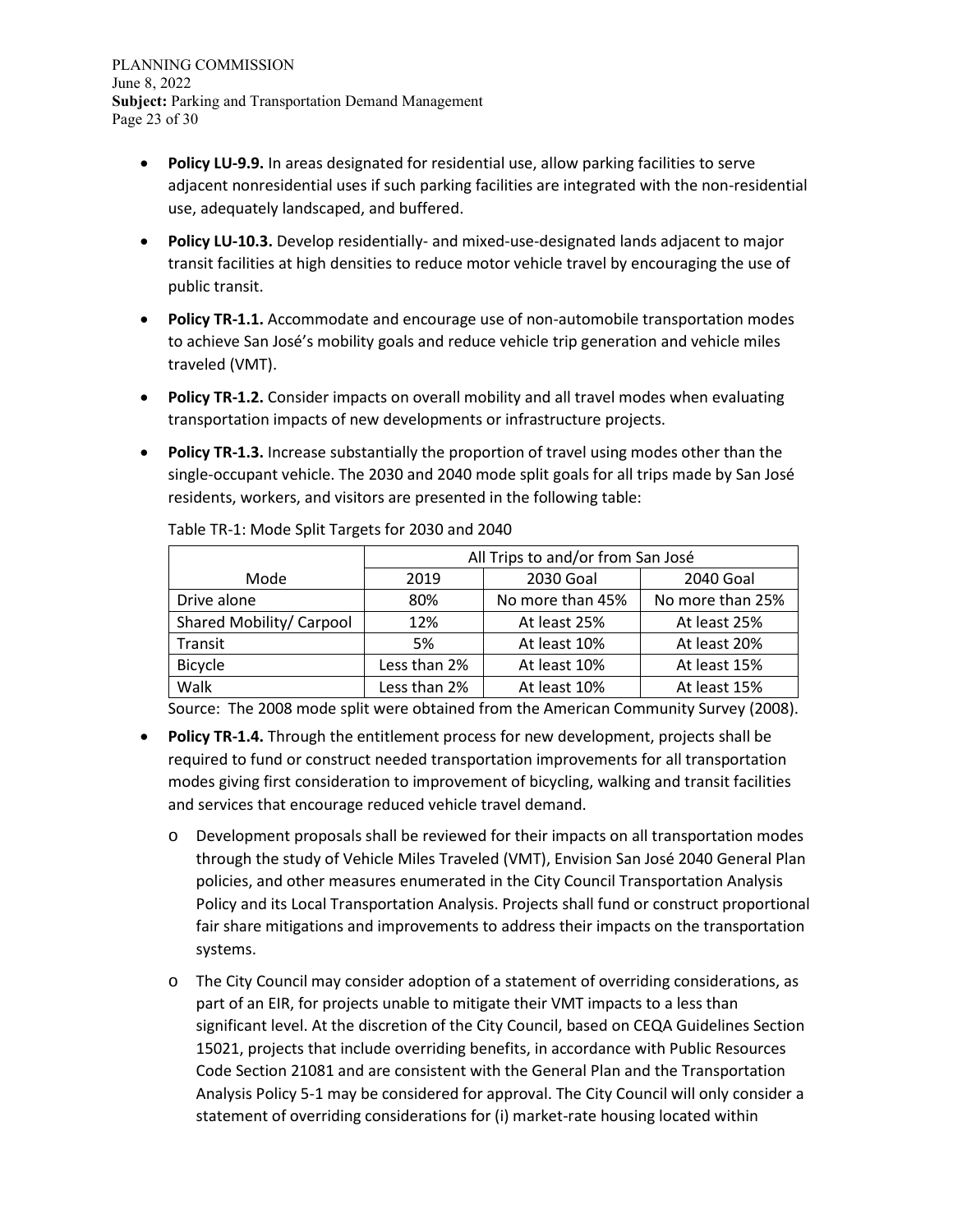General Plan Urban Villages; (ii) commercial or industrial projects; and (iii) 100% deedrestricted affordable housing as defined in General Plan Policy IP-5.12. Such projects shall fund or construct multimodal improvements, which may include improvements to transit, bicycle, or pedestrian facilities, consistent with the City Council Transportation Analysis Policy 5-1.

- o Area Development Policy. An "area development policy" may be adopted by the City Council to establish special transportation standards that identifies development impacts and mitigation measures for a specific geographic area. These policies may take other names or forms to accomplish the same purpose.
- **Policy TR-1.5.** Design, construct, operate, and maintain public streets to enable safe, comfortable, and attractive access and travel for motorists and for pedestrians, bicyclists, and transit users of all ages, abilities, and preferences.
- **Policy TR-1.6.** Require that public street improvements provide safe access for motorists and pedestrians along development frontages per current City design standards.
- **Policy TR-1.8.** Actively coordinate with regional transportation, land use planning, and transit agencies to develop a transportation network with complementary land uses that encourage travel by bicycling, walking and transit, and ensure that regional greenhouse gas emission standards are met.
- **Policy TR-1.9.** Give priority to the funding of multimodal projects that provide the most benefit to all users. Evaluate new transportation projects to make the most efficient use of transportation resources and capacity.
- **Policy TR-2.1.** Coordinate the planning and implementation of citywide bicycle and pedestrian facilities and supporting infrastructure. Give priority to bicycle and pedestrian safety and access improvements at street crossings (including proposed grade-separated crossings of freeways and other high vehicle volume roadways) and near areas with higher pedestrian concentrations (school, transit, shopping, hospital, and mixed-use areas).
- **Policy TR-2.2.** Provide a continuous pedestrian and bicycle system to enhance connectivity throughout the City by completing missing segments. Eliminate or minimize physical obstacles and barriers that impede pedestrian and bicycle movement on City streets. Include consideration of grade-separated crossings at railroad tracks and freeways. Provide safe bicycle and pedestrian connections to all facilities regularly accessed by the public, including the Mineta San José International Airport.
- **Policy TR-2.8.** Require new development where feasible to provide on-site facilities such as bicycle storage and showers, provide connections to existing and planned facilities, dedicate land to expand existing facilities or provide new facilities such as sidewalks and/or bicycle lanes/paths, or share in the cost of improvements.
- **Policy TR-3.3.** As part of the development review process, require that new development along existing and planned transit facilities consist of land use and development types and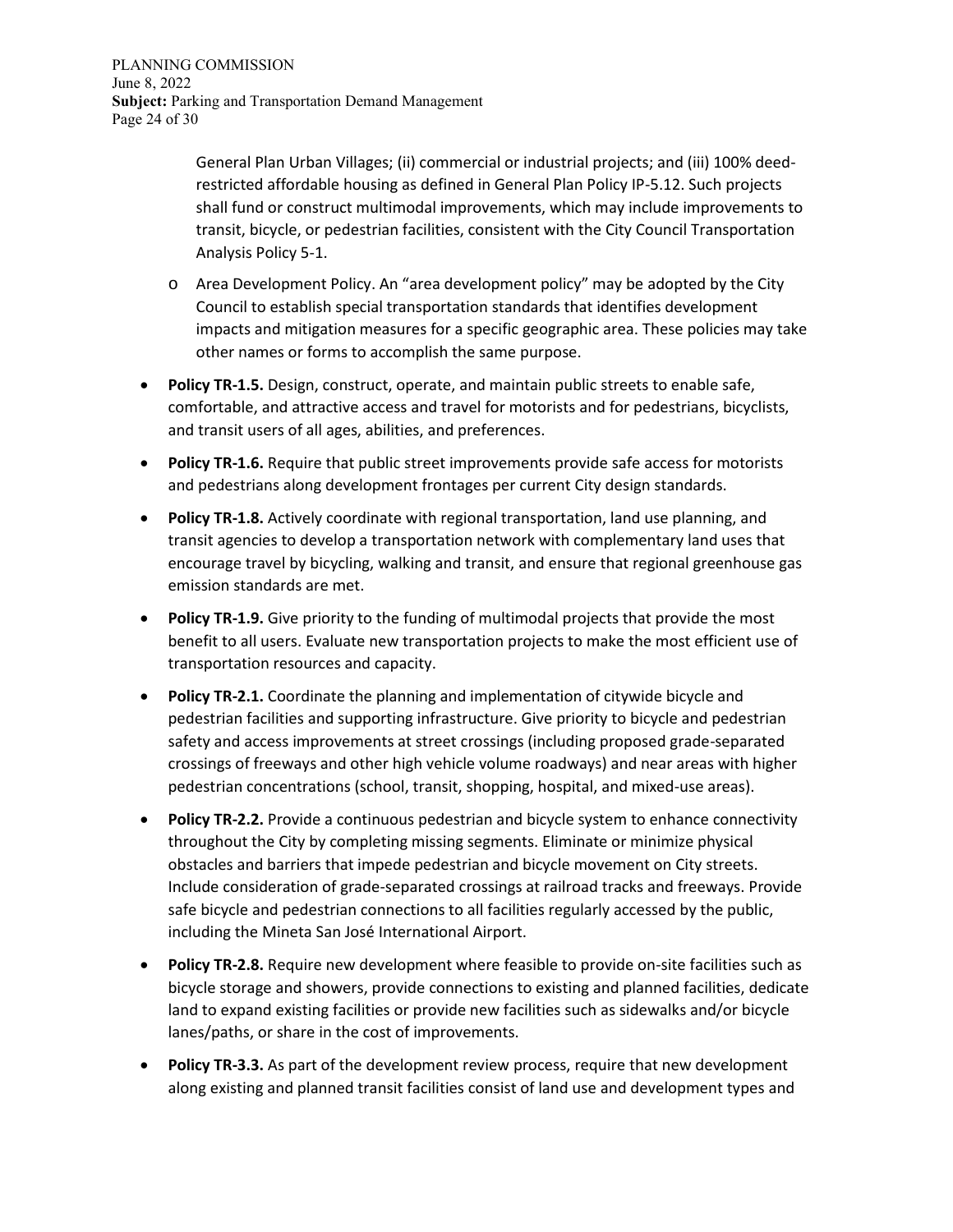intensities that contribute toward transit ridership. In addition, require that new development is designed to accommodate and to provide direct access to transit facilities.

- **Policy TR-4.1.** Support the development of amenities and land use and development types and intensities that increase daily ridership on the VTA, BART, Caltrain, ACE and Amtrak California systems and provide positive fiscal, economic, and environmental benefits to the community.
- **Policy TR-5.3.** Development projects' effects on the transportation network will be evaluated during the entitlement process and will be required to fund or construct improvements in proportion to their impacts on the transportation system. Improvements will prioritize multimodal improvements that reduce VMT over automobile network improvements.
	- o Downtown. Downtown San José exemplifies low-VMT with integrated land use and transportation development. In recognition of the unique position of the Downtown as the transit hub of Santa Clara County, and as the center for financial, business, institutional and cultural activities, Downtown projects shall support the long-term development of a world class urban transportation network.
- **Policy TR-7.1.** Require large developments and employers to develop and maintain TDM programs with TDM services provided for their residents, full-time and subcontracted workers, and visitors to promote use of non-automobile modes and reduce vehicle trips.
- **Policy TR-7.2.** Support establishment of transportation management associations made up of employers, developers, and property managers in transit-oriented areas working together to manage transportation through incentives, programs, events, and advocacy that help reduce the number of drive-alone trips, minimize vehicle emissions, and improve access to transportation options.
- **Policy TR-7.4.** Work together with large developments and employers to develop a system for tracking Transportation Demand Management (TDM) programs implemented by employers and property managers to allow ongoing assessment of results.
- **Policy TR-8.1.** Promote transit-oriented development with reduced parking requirements and promote amenities around appropriate transit hubs and stations to facilitate the use of available transit services.
- **Policy TR-8.2.** Balance business viability and land resources by maintaining an adequate supply of parking to serve demand while avoiding excessive parking supply that encourages automobile use.
- **Policy TR-8.3.** Support using parking supply limitations and pricing as strategies to encourage use of non-automobile modes.
- **Policy TR-8.4.** Discourage, as part of the entitlement process, oversupply of parking spaces in new development to yield more productive land use, more affordable housing, and more efficient transportation options.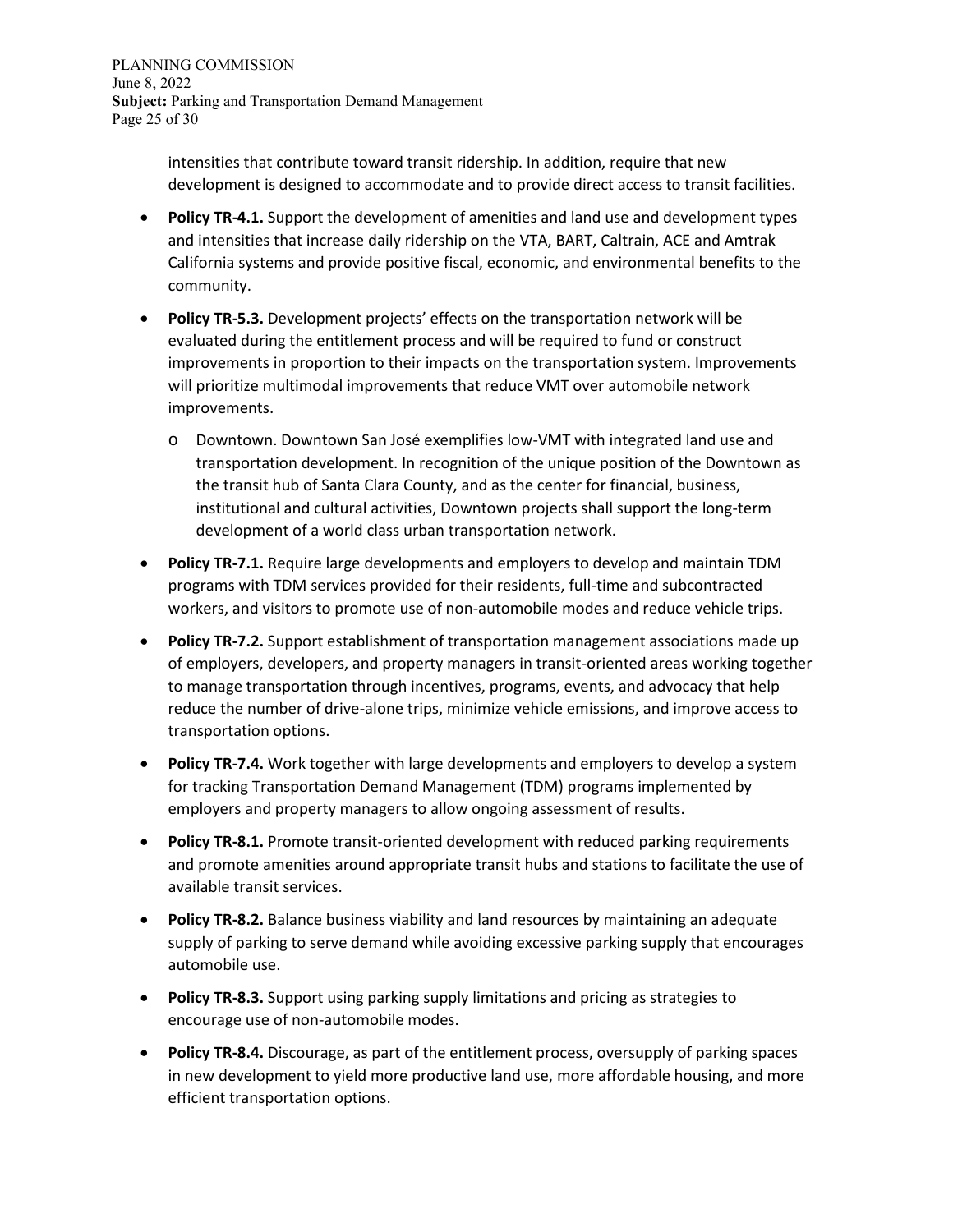PLANNING COMMISSION June 8, 2022 **Subject:** Parking and Transportation Demand Management Page 26 of 30

- **Policy TR-8.5.** Promote participation in car share programs to minimize the need for parking spaces in new and existing development.
- **Policy TR-8.6.** Allow reduced parking requirements for mixed-use developments and for developments providing shared parking or a comprehensive TDM program, or developments located near major transit hubs or within Urban Villages and other Growth Areas.
- **Policy TR-8.7.** Encourage private property owners to share their underutilized parking supplies with the general public and/or other adjacent private developments.
- **Policy TR-8.8.** Promote use of unbundled private off-street parking associated with existing or new development, so that the sale or rental of a parking space is separated from the rental or sale price for a residential unit or for non-residential building square footage.
- **Policy TR-8.9.** Consider adjacent on-street and City-owned off-street parking spaces in assessing the provision of private off-street parking for a given land use or new development.
- **Action TR-8.10.** Eliminate minimum parking standards to reduce parking requirements for transit-oriented developments, mixed-use projects, and projects within the Urban Villages to take advantage of shared parking opportunities generated by mixed-use development. Update the TDM requirements to require amenities and programs that encourage use of non-automobile modes and reduce parking demand.
- **Action TR-8.11.** Establish a program and provide incentives for private property owners to share their underutilized parking with the general public and/or other adjacent private developments.
- **Action TR-8.12.** As part of the entitlement process, consider opportunities to reduce the number of parking spaces through shared parking, TDM actions, parking pricing or other measures which can reduce parking demand. Consider the use of reserve landscaped open space or recreational areas that can be used on a short-term basis to provide parking or converted to formal parking in the future if necessary.
- **Reduction of Vehicle Miles Traveled**. As a means to reduce energy consumption, to reduce greenhouse gas emissions and to create a healthier community, San José maintains the 2030 and 2040 goals to reduce the number of vehicle miles traveled per service population in the city, as presented in the following table:

Table TR-9:

| Year                                                  | 2030 Goal            | 2040 Goal            |
|-------------------------------------------------------|----------------------|----------------------|
| % Reduction in citywide<br>VMT per service population | 20% below 2017 level | 45% below 2017 level |

Achieving these goals will require a multi-pronged strategy that includes both land use and transportation. This section includes the transportation goals, policies and actions that are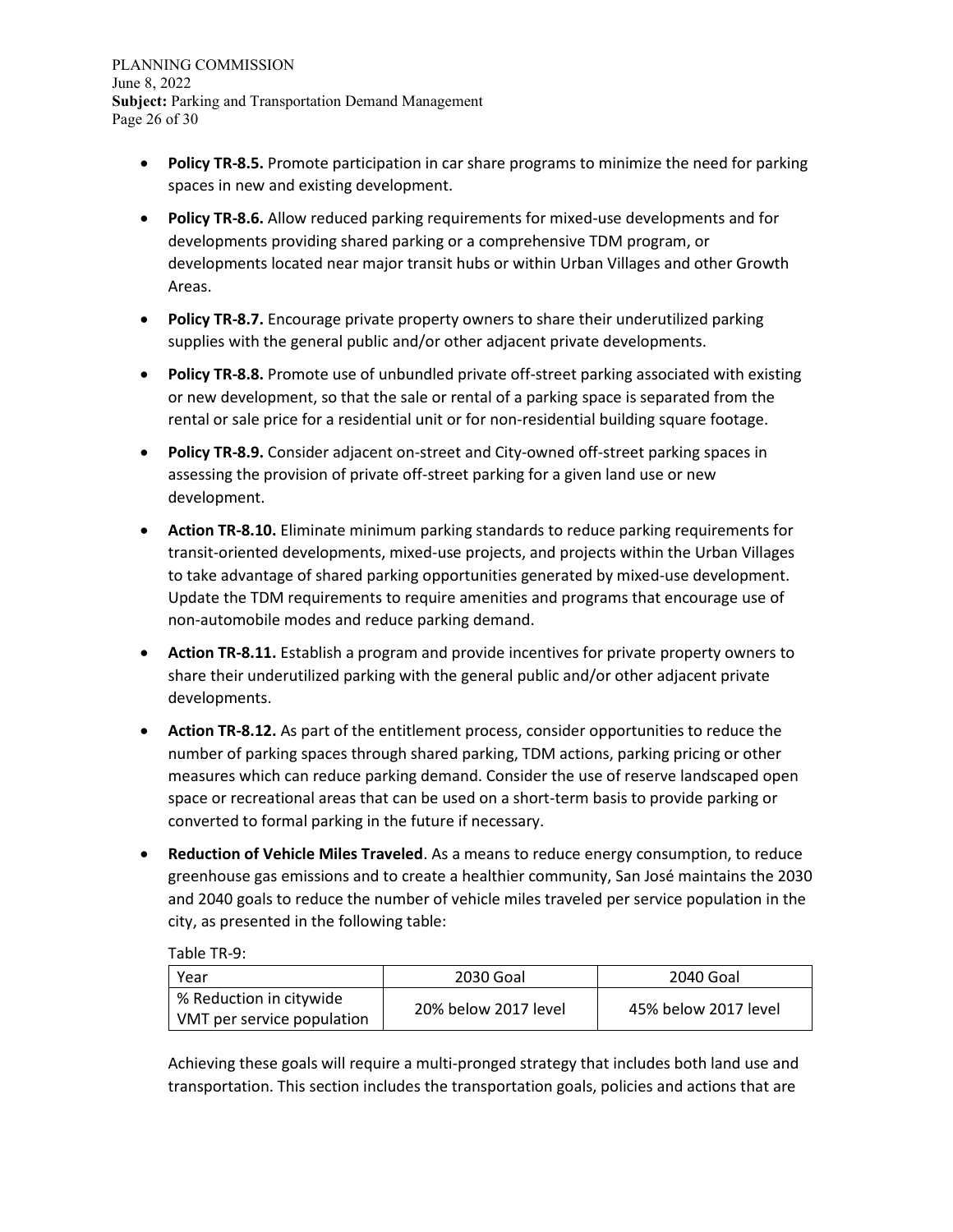intended to achieve VMT reduction of 20% by 2030 and 45% reduction by 2040. These reductions are measured from the 2017 base year.

- **Goal TR-9 – Reduction of Vehicle Miles Traveled by 2030**. Reduce Vehicle Miles Traveled (VMT) per service population by 20% (2030 goal) and by 45% (2040 goal), from the 2017 level.
- **Policy TR-9.1.** Enhance, expand and maintain facilities for walking and bicycling to provide neighborhoods with safe and direct access to transit and key destinations, a complete alternative transportation network that facilitates non-automobile trips, and enjoyable outdoor open space.
- **Policy TR-9.3.** Enhance the overall travel experience of transit riders, pedestrian, bicyclists, and shared micromobility users to encourage mode shift.
- **Policy TR-9.4.** Explore development of a program to require that parking spaces within new development in areas adjacent to transit and in all mixed-use projects be unbundled from rent or sale of the dwelling unit or building square footage.
- **Policy TR-9.5.** Eliminate minimum parking requirements citywide for new developments
- **Policy TR-9.6.** Update the citywide TDM requirements for new developments to ensure adequate investments in TDM services and multimodal transportation improvements for residents, full-time and subcontracted workers, and visitors.
- **Policy TR-9.7.** Encourage participation in car share programs for new and existing development in identified growth areas.
- **Policy TR-9.8.** Establish criteria that could allow a portion of adjacent on-street and City owned off-street parking spaces be counted toward meeting the zoning code's parking and TDM requirements.
- **Policy TR-9.9.** Work with developers and employers to monitor developers' and employers' achievement of TDM program measures and explore incentives for successes and/or consider penalties for non-compliance.
- **Policy TR-9.10.** Work with members of the development and financial communities and neighborhood residents to establish maximum parking rates, or "parking caps" for new development where appropriate.
- **Policy TR-9.11.** Adjust the impact thresholds in the Council Policy Transportation Policy 5-1 as appropriate to advance the City's land use goal of reducing job and housing imbalance as well as the VMT reduction goals. Analyze and monitor the City's progress towards these goals.
- **Policy TR-9.12.** Explore development of transportation management associations (TMA) in transit-oriented developments, mixed-use developments, developments within Urban Villages, and across the City.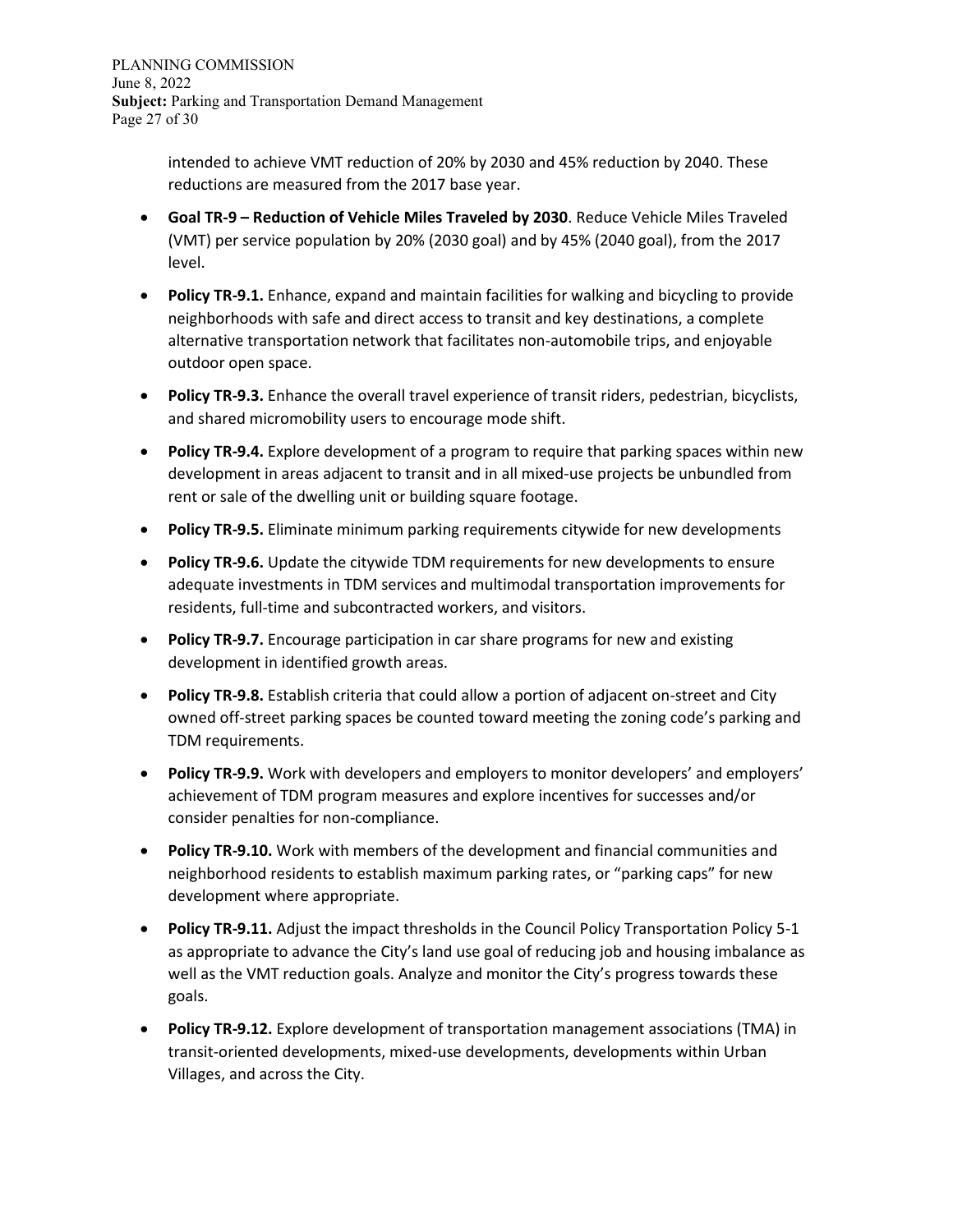PLANNING COMMISSION June 8, 2022 **Subject:** Parking and Transportation Demand Management Page 28 of 30

- **Policy TR-9.13.** Implement transportation focused actions identified in the Climate Smart San Jose Plan and the City's Greenhouse Gas Reduction Strategy.
- **Policy TR-9.14.** Develop, implement, and regularly update, as needed, a citywide pedestrian plan.
- **Policy TR-9.15.** Develop a citywide transportation plan that identifies, priorities, and monitors the City's transportation investment strategies.
- **Policy TR-9.16.** Develop area transportation plans that identify, prioritize, and monitor longterm transportation projects and programs in the City's planned growth areas in alignment with Goal TR-9.
- **Policy TR-9.18.** Develop and implement strategies to increase shared mobility options.
- **Policy TR-9.19.** Develop and implement strategies to rapidly improve the operations of and expand transit and shared mobility options throughout the City. Explore development of new routes services by rail, bus, and new transit technologies as well as the effect on VMT reduction.
- **Policy TR-9.23.** Implement Vision Zero strategies to eliminate all traffic fatalities, significantly reduce injury crashes, and create safe and comfortable walk and bike environments.
- **Policy TR-9.24.** Evaluate the changing patterns to employment and the effect on VMT reduction. Develop strategies to promote flexible work patterns for existing and new developments.
- **Policy TR-9.25.** Develop and implement strategies to ensure equitable community engagement process and fair distribution of transportation resources, benefits, costs, and services for everyone, including seniors, people with disabilities and low income, people of color, and individuals living in underserved areas.
- **Policy TN-2.2.** Provide direct, safe and convenient bicycle and pedestrian connections between the trail system and adjacent neighborhoods, schools, employment areas and shopping areas.
- **Policy TN-2.3.** Add and maintain necessary infrastructure to facilitate the use of trails as transportation.
- **Policy TN-2.4.** Acquire and develop facilities in a prioritized manner, as indicated by the City's adopted bicycle and trail plans and policies.
- **Policy TN-2.7.** Encourage all developers to install and maintain trails when new development occurs adjacent to a designated trail location, in accordance with Policy PR-8.5.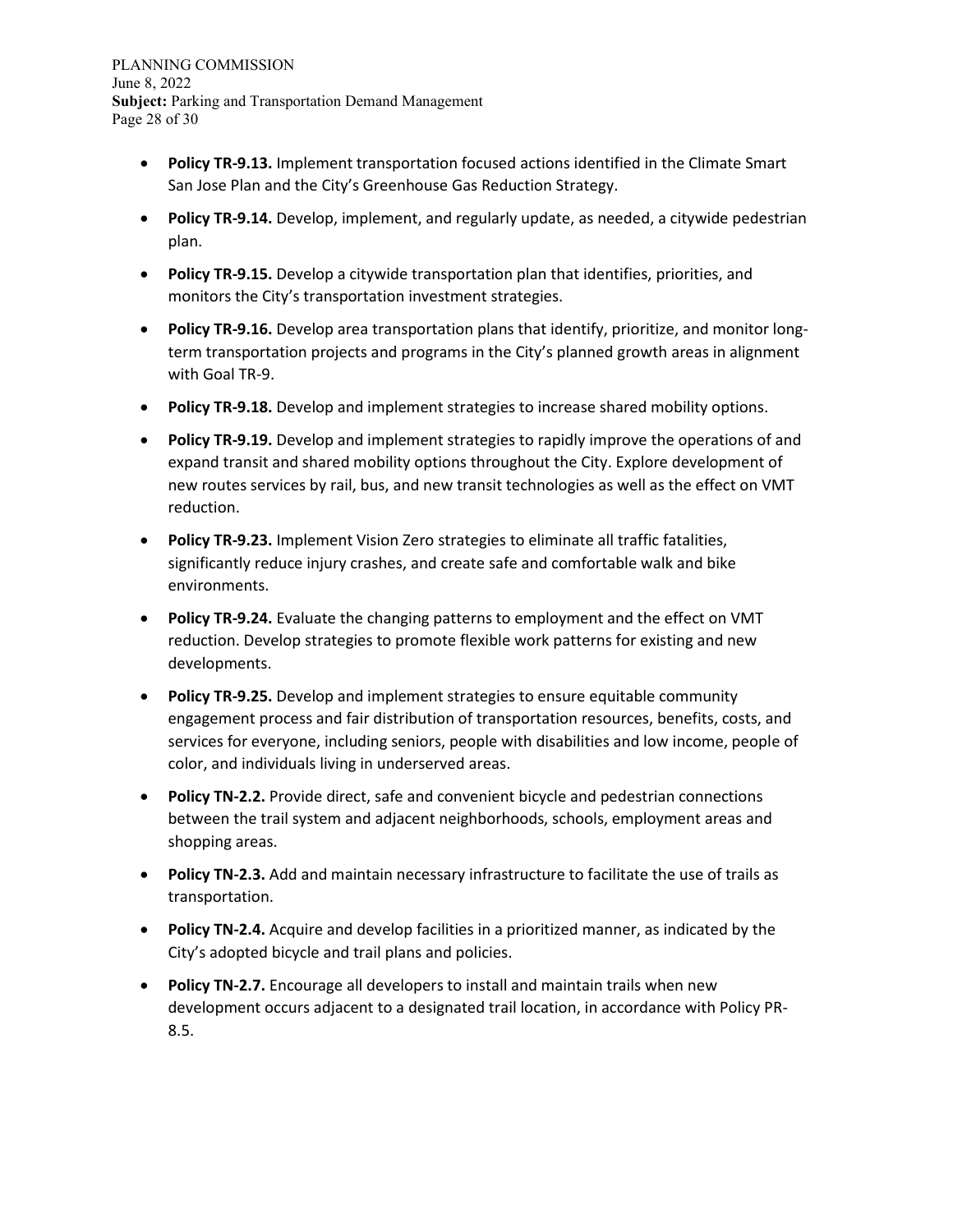- **Policy IP-5.8.** Develop a transportation element for the Urban Village Plan, which addresses:
	- 1. The need for new roadways or paseos to provide additional capacity for internal vehicle and pedestrian circulation and to support intensification of the adjoining properties.
	- 2. Incorporate requirements for new infrastructure necessary to successful implementation of the Urban Village Plan, such as safe and convenient pedestrian connections to nearby transit facilities. Such new infrastructure should be planned and have secured financing prior to constructing new residential development within the Village area.

In addition, Climate Smart San José includes the following policies and actions:

- Pillar 2: A Vibrant City of Connected & Focused Growth
	- o Strategy 2.3: Create clean, personalized mobility choices. New technology can enable clean, electric, and personalized mobility choices that make it convenient to move between any two points in the city. San José will work to develop clean, personalized, and shared mobility choices, reducing single-passenger, gasoline car use through a combination of bike- and ridesharing, passenger electric vehicles (EVs), and, in the future, autonomous vehicles (AVs). Achieve this strategy through the following goals:
		- 1,319 thousand tons of carbon reduced per year by 2050.
		- 82% of passenger vehicles are electric by 2050.
		- 114,400 equivalent number of cars taken off the street by 2050.
		- 12% of commute trips are single-occupancy vehicle trips by 2050.
	- o Strategy 2.4: Develop integrated, accessible public transport infrastructure. Developing integrated, accessible public and active transport infrastructure reduces the dependency on the car to move within the city. San José will continue supporting public transit infrastructure as a means of getting around the city, particularly the integration of multiple transport modes and transit-oriented development (TOD) to reduce VMT. Achieve this strategy through the following goals:
		- 535 thousand tons of carbon reduced per year by 2050
		- Reduce VMT per capita per day by 57% by 2050
		- Have 35% of commute trips on public transit by 2050
		- **E** Have 50% of households be located within  $\frac{1}{2}$  mile of high-frequency (less than 15 min) transit 7am to 10pm by 2050.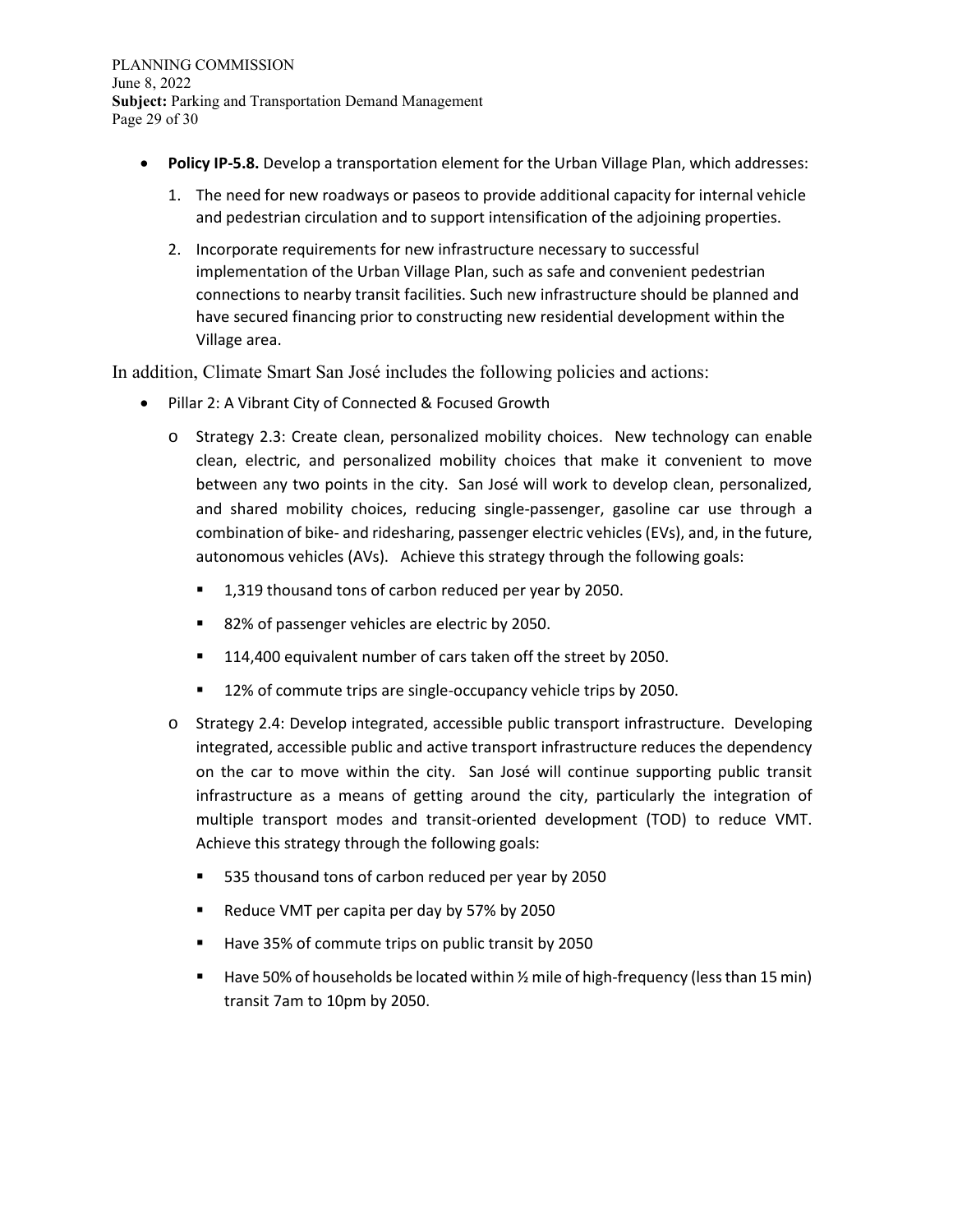#### Comparison of Existing TDM Ordinance to Proposed TDM Ordinance

This Table below (Attachment 2) compares the City's current TDM framework with the proposed framework.

|                                                                         | <b>Existing Zoning TDM Requirements</b>                                                                                                                                                                                                                                                                                                                                                                                                                                                   | <b>Proposed Zoning TDM Requirements</b>                                                                                                                                                                                                                                                                                                                                                                                                                                                                                                                                                               |
|-------------------------------------------------------------------------|-------------------------------------------------------------------------------------------------------------------------------------------------------------------------------------------------------------------------------------------------------------------------------------------------------------------------------------------------------------------------------------------------------------------------------------------------------------------------------------------|-------------------------------------------------------------------------------------------------------------------------------------------------------------------------------------------------------------------------------------------------------------------------------------------------------------------------------------------------------------------------------------------------------------------------------------------------------------------------------------------------------------------------------------------------------------------------------------------------------|
| Applicability                                                           | Applies only for projects that are                                                                                                                                                                                                                                                                                                                                                                                                                                                        | TDM requirements would no longer be                                                                                                                                                                                                                                                                                                                                                                                                                                                                                                                                                                   |
|                                                                         | seeking a parking reduction. Projects<br>must meet one of the following<br>criteria:<br>Within 2,000 feet of a<br>proposed or an existing rail<br>station or bus rapid transit<br>station,<br>In an area designated as a<br>٠<br>neighborhood business district,<br>urban village, or as an area<br>subject to an area development<br>policy in the city's general plan<br>One of 13 specific residential,<br>٠<br>commercial, or institutional<br>uses listed in the Zoning<br>Ordinance | tied to a project seeking a parking<br>reduction. Applicability will be aligned<br>with Council Policy 5-1, meaning that<br>projects that are subject to a detailed<br>VMT analysis would be required to<br>submit a TDM plan and implement<br>TDM measures. As examples, the<br>following types of projects would be<br>subject to TDM requirements:<br>Housing projects of more than<br>15 single family or 25 multi-<br>family units<br>Office uses over 10,000 square<br>$\bullet$<br>feet<br>Hotel or motel uses of more<br>than 150 rooms<br>Retail of over 100,000 square<br>$\bullet$<br>feet |
| <b>TDM</b><br><b>Measures</b>                                           | For projects seeking a parking<br>reduction, the Zoning Ordinance<br>contains a limited list of 14<br>programmatic measures that apply to<br>all uses but were designed for<br>commercial/employment uses.<br>Separately, programmatic measures<br>may be required through the CEQA<br>process to reduce a project's VMT<br>impact. The City's Transportation<br>Analysis Handbook contains a separate                                                                                    | Industrial uses of over 30,000<br>$\bullet$<br>square feet<br>The City's Transportation Analysis<br>Handbook would be updated to contain<br>a unified list of physical and<br>programmatic measures. Staff's working<br>draft has approximately 30 measures<br>from which to choose.<br>The Transportation Analysis Handbook<br>can be updated administratively to add<br>new standards and reevaluate existing<br>standards so that the City's tools keep<br>up with new ideas and innovations.                                                                                                      |
|                                                                         | list of 17 programmatic measures that<br>apply for this purpose.                                                                                                                                                                                                                                                                                                                                                                                                                          |                                                                                                                                                                                                                                                                                                                                                                                                                                                                                                                                                                                                       |
| Process for<br>selecting<br><b>TDM</b><br>requirements<br>for a project | In most cases transportation engineer<br>is hired by the developer to prepare a<br>TDM Plan and show justification why<br>the TDM plan will support the<br>proposed parking reduction                                                                                                                                                                                                                                                                                                     | The developer can simply choose the<br>desired TDM strategies from the menu<br>that will meet the point target.                                                                                                                                                                                                                                                                                                                                                                                                                                                                                       |